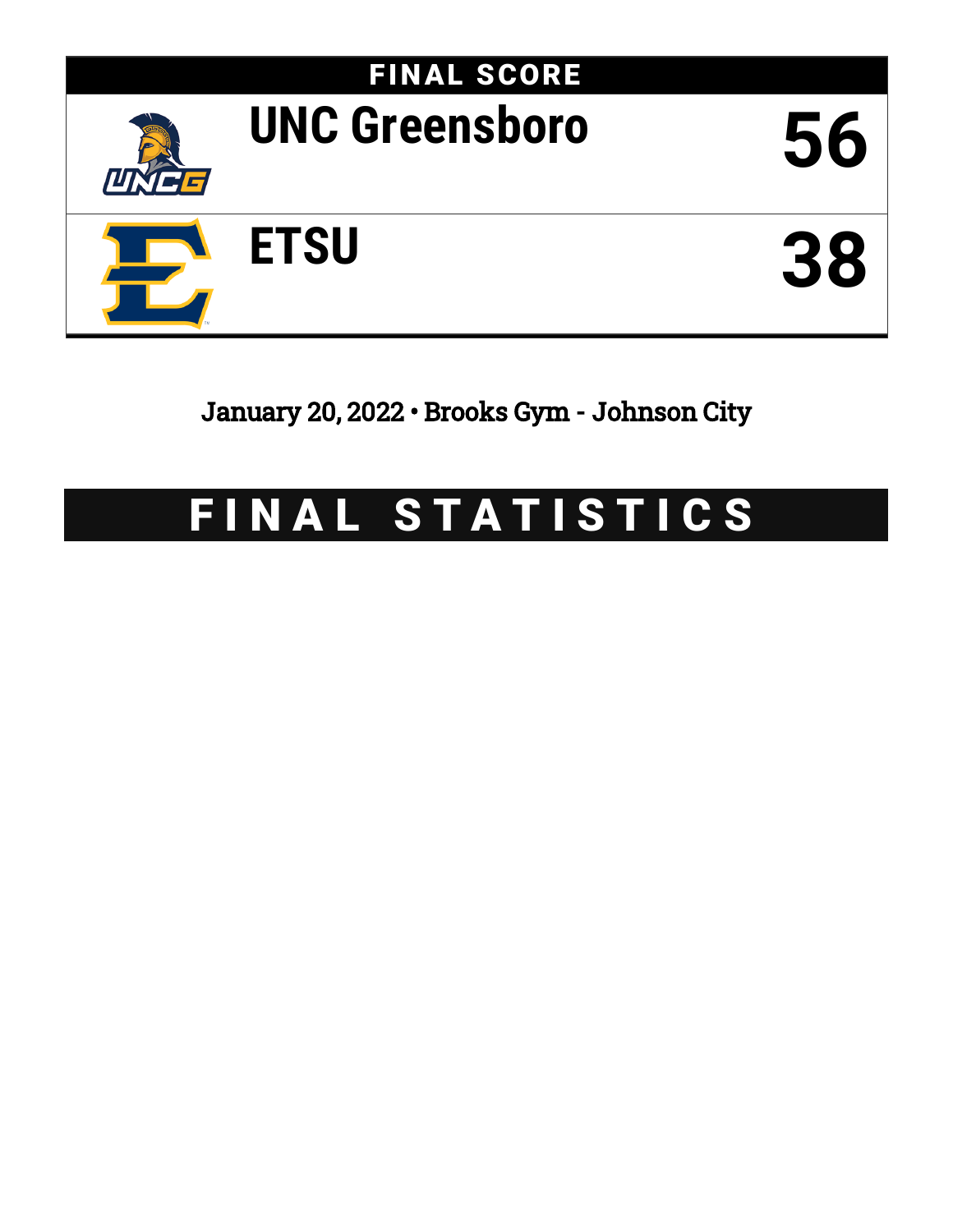# **Official Box Score UNC Greensboro vs ETSU Game Totals -- Final Statistics January 20, 2022 at Brooks Gym - Johnson City**



# **UNC Greensboro 56**

| No. | Plaver                | S  | <b>Pts</b> | FG.      | 3FG     | FТ      | OR | DR | TR             | PF       | A        | TO       | <b>B</b> lk | Stl      | Min   | $+/-$          |
|-----|-----------------------|----|------------|----------|---------|---------|----|----|----------------|----------|----------|----------|-------------|----------|-------|----------------|
| 12  | CRUDUP, CECE          | G  | 5          | $2-9$    | $0-0$   | $1 - 2$ | 0  | 4  | 4              | 0        | 3        |          |             |          | 34    | 13             |
| 14  | BOYD, AJA             | F. | 12         | $6 - 13$ | $0 - 0$ | $0 - 1$ |    | 8  | 9              | 1.       | 0        | 1        | 2           | 0        | 20    | 1              |
| 15  | CAIN, KHALIS          | F. | 10         | $3-6$    | $0 - 0$ | $4 - 7$ | 6  | 3  | 9              | 0        |          | 2        | 3           |          | 29    | 18             |
| 21  | AMAR, NITZAN          | G  | 3          | $1 - 5$  | $1 - 3$ | $0 - 0$ | 0  |    |                | 1        | 3        | 2        |             | $\Omega$ | 32    | 16             |
| 22  | <b>GRADY, ISYS</b>    | G  | 10         | $5 - 12$ | $0-0$   | $0-0$   | 2  | 3  | 5              |          | 3        | 1        | $\Omega$    | 2        | 32    | 14             |
| 03  | POWELL, NASIA         | G  | 8          | $4 - 7$  | $0 - 0$ | $0 - 2$ | 0  | 6  | 6              |          |          | 0        | 0           |          | 17    | -11            |
| 20  | <b>REDMOND, AMBER</b> | G  | 2          | $1 - 2$  | $0 - 0$ | $0-0$   |    |    | 2              | 0        | 0        | 0        | 0           | 0        | 10    | -1             |
| 33  | SORENSEN, PERNILLA    | F. | 6          | $2 - 8$  | $2 - 6$ | $0 - 0$ |    |    | $\overline{2}$ | 0        | 0        |          | $\Omega$    | $\Omega$ | 16    | $\overline{7}$ |
| 44  | HOWARD, NIA           | G  | $\Omega$   | $0 - 3$  | $0 - 2$ | $0 - 0$ |    | 0  | 1              | $\Omega$ | $\Omega$ | $\Omega$ | $\Omega$    | $\Omega$ | 9     | 11             |
|     | <b>TEAM</b>           |    |            |          |         |         | 5  | 2  |                | $\Omega$ |          |          |             |          |       |                |
|     | <b>TOTALS</b>         |    | 56         | -24-65   | 3-11    | $5-12$  | 17 | 35 | 52             | 4        | 11       | 9        | 6           |          | 5 200 |                |

| <b>Shooting By Period</b> |           |          |          |       |         |       |                                              |
|---------------------------|-----------|----------|----------|-------|---------|-------|----------------------------------------------|
| Period                    | FG        | FG%      | 3FG      | 3FG%  | FT      | FT%   | Deadball Rebounds: 3,0<br>Last FG: 4th-02:17 |
| 1st Qtr                   | $4 - 15$  | 27%      | $1 - 3$  | 33%   | $0 - 1$ | 00%   | Biggest Run: 10-0                            |
| 2nd Qtr                   | $7 - 18$  | 39%      | $0 - 3$  | 00%   | $3-6$   | 50%   | Largest lead: By 18 at 4th-02:17             |
| 3rd Qtr                   | $7 - 17$  | 41%      | $1 - 4$  | 25%   | 1-2     | 50%   | Technical Fouls: None.                       |
| 4th Qtr                   | $6 - 15$  | 40%      | $1 - 1$  | 100%  | $1 - 3$ | 33%   |                                              |
| 1st Half                  | $11 - 33$ | 33%      | $1 - 6$  | 17%   | $3 - 7$ | 43%   |                                              |
| 2nd Half                  | 13-32     | 41%      | $2 - 5$  | 40%   | $2 - 5$ | 40%   |                                              |
| <b>Game</b>               | 24-65     | $36.9\%$ | $3 - 11$ | 27.3% | $5-12$  | 41.7% |                                              |

# **ETSU 38**

| No. | Plaver                  | S  | Pts            | FG      | 3FG     | FТ      | ΟR | DR | TR | РF             | A  | TO | Blk | Stl      | Min | $+/-$ |
|-----|-------------------------|----|----------------|---------|---------|---------|----|----|----|----------------|----|----|-----|----------|-----|-------|
| 05  | <b>CARRINGTON, ABBY</b> | G  | 0              | 0-4     | $0 - 4$ | $0 - 0$ |    |    | 2  |                | 0  |    | 0   | 0        | 6   | -8    |
| 10  | MOORE, COURTNEY         | G  | 6              | $2 - 6$ | $2 - 5$ | $0 - 0$ | 0  |    |    |                |    | 2  | 0   |          | 36  | $-16$ |
| 21  | ADAMS, AMAYA            | G  | 0              | $0 - 3$ | $0 - 0$ | $0 - 0$ |    | 5  | 6  | 0              | 0  | 2  | 0   | 0        | 12  | $-2$  |
| 23  | THOMPSON, SARAH         | G  | 4              | $2 - 9$ | $0 - 4$ | $0 - 0$ | 0  | 4  | 4  | 0              | 4  | 2  | 0   | 0        | 29  | $-19$ |
| 24  | DAVIS, JAKHYIA          | C  | 2              | $1 - 7$ | $0 - 1$ | $0 - 0$ | 0  | 2  | 2  | 2              | 0  | 0  | 3   | 0        | 22  | $-26$ |
| 01  | HOOKS, CARLY            | G  | $\overline{4}$ | $2 - 7$ | $0 - 1$ | $0 - 0$ | 0  | 3  | 3  | $\overline{2}$ | 3  |    |     | $\Omega$ | 21  | -6    |
| 11  | VANANDA, AALIYAH        | G  | 0              | $0 - 9$ | $0 - 6$ | $0 - 0$ | 0  | 2  |    |                |    | 0  | 2   | 0        | 29  | $-17$ |
| 13  | <b>BURDICK, DEMI</b>    | F. | 17             | $8-9$   | $1 - 1$ | $0 - 0$ | 5. | 4  | 9  |                |    | 1  | 2   | $\Omega$ | 16  | 10    |
| 22  | <b>GRIFFIN, DAMIAH</b>  | F  | 5              | $2 - 7$ | $1 - 5$ | $0 - 0$ | 0  |    |    | ŋ              | 1  | 0  | 0   | 0        | 29  | -6    |
|     | <b>TEAM</b>             |    |                |         |         |         | 2  | 5  |    | $\Omega$       |    | и  |     |          |     |       |
|     | <b>TOTALS</b>           |    | 38             | $17-61$ | 4-27    | $0 - 0$ | 9  | 28 | 37 | 8              | 11 | 10 | 8   |          | 200 |       |

| Game                      | 17-61     | 27.9% | 4-27     | 14.8% | $0 - 0$ | $0\%$ |   |
|---------------------------|-----------|-------|----------|-------|---------|-------|---|
| 2nd Half                  | $6 - 31$  | 19%   | $1 - 18$ | 06%   | $0-0$   | 0%    |   |
| 1st Half                  | $11 - 30$ | 37%   | $3-9$    | 33%   | $0 - 0$ | $0\%$ |   |
| 4th Qtr                   | $5 - 15$  | 33%   | $1 - 9$  | 11%   | $0 - 0$ | $0\%$ |   |
| 3rd Qtr                   | $1 - 16$  | 06%   | $0 - 9$  | 00%   | $0 - 0$ | 0%    |   |
| 2nd Qtr                   | $8 - 13$  | 62%   | $3 - 4$  | 75%   | $0 - 0$ | $0\%$ |   |
| 1st Qtr                   | $3 - 17$  | 18%   | $0 - 5$  | 00%   | $0 - 0$ | $0\%$ | F |
| Period                    | FG        | FG%   | 3FG      | 3FG%  | FT.     | FT%   |   |
| <b>Shooting By Period</b> |           |       |          |       |         |       | E |

*Deadball Rebounds:* 0,0 *Last FG:* 4th-03:03 *Biggest Run:* 5-0 *Largest lead:* By 4 at 1st-07:52 *Technical Fouls:* None.

| Game Notes:                                                       | <b>Score</b>                             |   | 1st 2nd         | 3rd | 4th | <b>TOT</b> | <b>Points</b>     | <b>NCG</b>     | <b>ETS</b>     |
|-------------------------------------------------------------------|------------------------------------------|---|-----------------|-----|-----|------------|-------------------|----------------|----------------|
| Officials: Kristie Weed, Libya Rentz, Courtney<br><b>Robinson</b> | <b>NCG</b>                               | 9 |                 | 16  | 14  | 56         | In the Paint      | 32             | 16             |
| Attendance: 412                                                   | <b>ETS</b>                               | 6 | 19              |     |     | 38         | Off Turns         |                |                |
|                                                                   |                                          |   |                 |     |     |            | 2nd Chance        | 16             |                |
| Start Time: 07:02 PM ET<br>End Time: 08:49 PM ET                  | NCG led for 34:09. ETS led for 2:56.     |   |                 |     |     |            | <b>Fast Break</b> |                |                |
| Game Duration: 1:47                                               | Game was tied for 2:55.<br>Times tied: 2 |   | Lead Changes: 1 |     |     |            | Bench             | 16             | 26             |
| Conference Game:                                                  |                                          |   |                 |     |     |            | Per Poss          | 0.862<br>27/65 | 0.623<br>17/61 |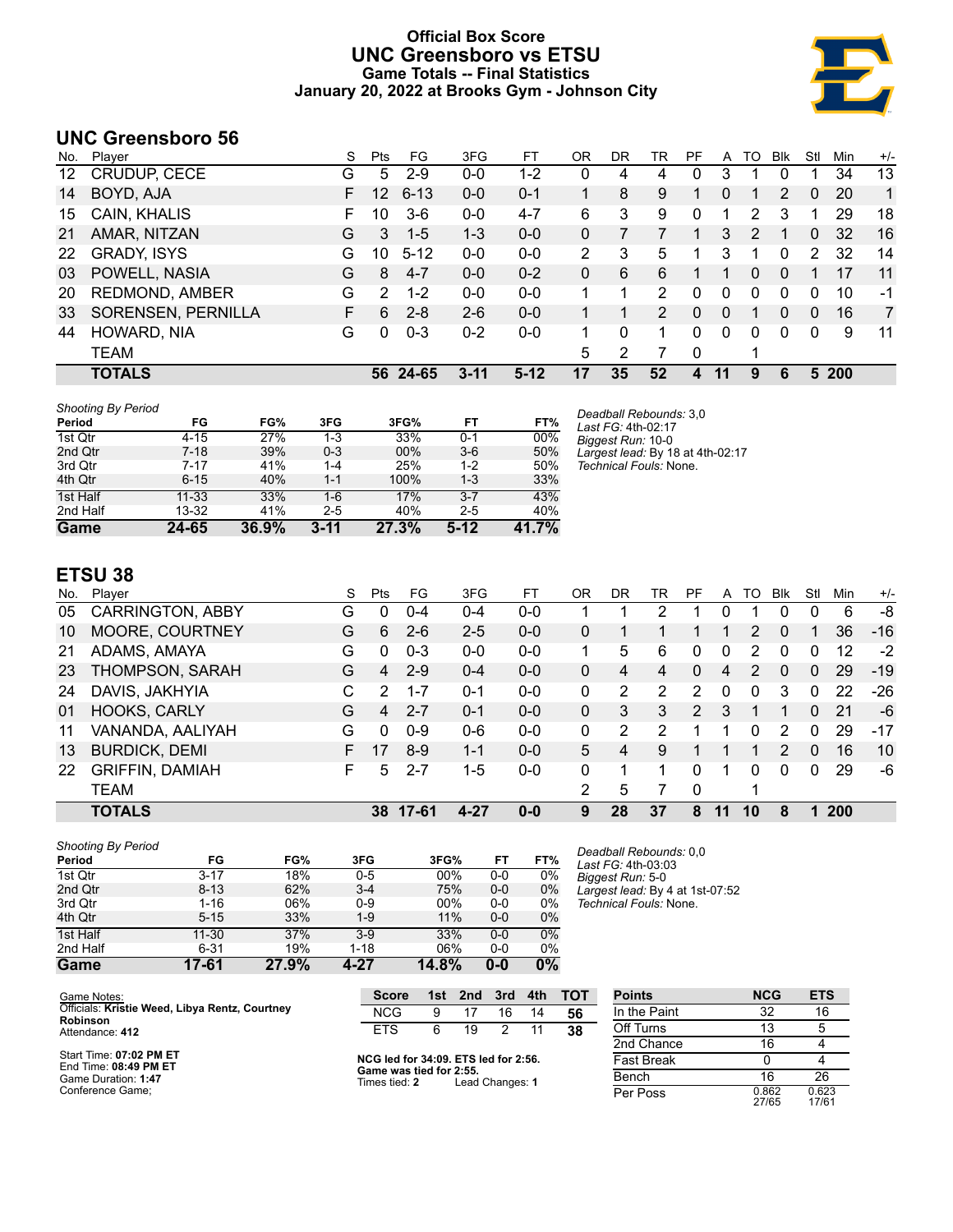# **Official Box Score UNC Greensboro vs ETSU First Half Statistics Only January 20, 2022 at Brooks Gym - Johnson City**



# **UNC Greensboro 26**

| No. | Plaver                | S  | <b>Pts</b> | <b>FG</b> | 3FG     | <b>FT</b> | <b>OR</b> | <b>DR</b> | TR | PF            | A            | TO       | <b>B</b> lk | Stl      | Min         | $+/-$          |
|-----|-----------------------|----|------------|-----------|---------|-----------|-----------|-----------|----|---------------|--------------|----------|-------------|----------|-------------|----------------|
| 03  | POWELL, NASIA         | G  | 2          | $1 - 2$   | $0 - 0$ | $0 - 1$   | 0         | 2         | 2  |               | 0            | 0        | 0           |          | 6           | $\overline{2}$ |
| 12  | CRUDUP, CECE          | G  | 2          | $1 - 5$   | $0 - 0$ | $0-0$     | 0         | 1         |    | 0             |              |          | 0           |          | 17          |                |
| 14  | BOYD, AJA             | F  | 6          | $3-6$     | $0 - 0$ | $0 - 1$   |           | 3         | 4  | 0             | 0            |          |             | 0        | 12          | -8             |
| 15  | CAIN, KHALIS          |    |            | $2 - 4$   | $0 - 0$ | $3 - 5$   | 3         |           | 4  | 0             |              |          |             |          | 14          | 6              |
| 20  | <b>REDMOND, AMBER</b> | G  | 2          | $1 - 2$   | $0 - 0$ | $0 - 0$   |           | 0         |    | 0             | 0            | 0        | 0           | 0        | 6           | -3             |
| 21  | AMAR, NITZAN          | G  | $\Omega$   | $0 - 2$   | $0 - 1$ | $0-0$     | 0         | 4         | 4  | 0             | 0            |          |             | $\Omega$ | 14          | -1             |
| 22  | <b>GRADY, ISYS</b>    | G  | 4          | $2-6$     | $0 - 0$ | $0 - 0$   |           | 2         | 3  |               | 2            | 0        | $\Omega$    | 2        | 18          | 2              |
| 33  | SORENSEN, PERNILLA    | F. | 3          | $1 - 5$   | $1 - 4$ | $0 - 0$   | 0         | 0         | 0  | 0             | $\mathbf{0}$ | $\Omega$ | $\Omega$    | 0        | 10          | 2              |
| 44  | HOWARD, NIA           | G  | 0          | $0 - 1$   | $0 - 1$ | $0 - 0$   | 0         | 0         | 0  | 0             | 0            | 0        | $\Omega$    | 0        | 5           | $\overline{4}$ |
|     | <b>TEAM</b>           |    | 0          | $0 - 0$   | $0 - 0$ | $0 - 0$   | 2         | 0         | 2  | 0             | 0            | 0        | $\Omega$    | 0        | $\mathbf 0$ |                |
|     | <b>TOTALS</b>         |    |            | 26 11-33  | $1 - 6$ | $3 - 7$   | 8         | 13        | 21 | $\mathcal{P}$ | 4            |          |             | 5.       | 100         |                |

| <b>Shooting By Period</b><br>Period | FG        | FG%        | 3FG      | 3FG%  | FT      | FT%   | Deadball Rebounds: 3,0<br>Last FG Half: NCG 2nd-00:12 |
|-------------------------------------|-----------|------------|----------|-------|---------|-------|-------------------------------------------------------|
| 1st Qtr                             | 4-15      | <b>27%</b> | 1-3      | 33%   | 0-1     | 00%   |                                                       |
| 2nd Qtr                             | 7-18      | 39%        | $0 - 3$  | 00%   | $3-6$   | 50%   |                                                       |
| 1st Half                            | $11 - 33$ | 33%        | 1-6      | 17%   | $3 - 7$ | 43%   |                                                       |
| Game                                | 24-65     | 36.9%      | $3 - 11$ | 27.3% | $5-12$  | 41.7% |                                                       |

# **ETSU 25**

| 01 | HOOKS, CARLY            | G  | 2             | $1 - 4$   | $0-0$   | $0-0$   | 0 | 3              | 3  |          | 3 |               |          | 0            | 14  | $\mathbf{0}$ |
|----|-------------------------|----|---------------|-----------|---------|---------|---|----------------|----|----------|---|---------------|----------|--------------|-----|--------------|
| 05 | <b>CARRINGTON, ABBY</b> | G  | 0             | $0 - 2$   | $0 - 2$ | $0 - 0$ |   |                | 2  |          | 0 |               | 0        | 0            | 3   | -6           |
| 10 | MOORE, COURTNEY         | G  | 3             | $1 - 1$   | 1-1     | $0 - 0$ | 0 |                |    | 0        | 0 |               | 0        | 0            | 16  | 1            |
| 11 | VANANDA, AALIYAH        | G  | 0             | $0 - 4$   | $0 - 2$ | $0 - 0$ | 0 | 0              | 0  |          |   | 0             | 0        | 0            | 10  | $-4$         |
| 13 | <b>BURDICK, DEMI</b>    | F. | 11            | $5-6$     | $1 - 1$ | $0 - 0$ | 3 | 2              | 5  | 0        | 0 |               | 0        | 0            | 7   | 11           |
| 21 | ADAMS, AMAYA            | G  | 0             | $0 - 3$   | $0 - 0$ | $0 - 0$ |   | 5              | 6  | $\Omega$ | 0 |               | 0        | $\mathbf{0}$ | 10  | 2            |
| 22 | <b>GRIFFIN, DAMIAH</b>  | F. | 5             | $2 - 3$   | $1 - 1$ | $0 - 0$ | 0 | 0              | 0  | 0        | 1 | 0             | 0        | 0            | 13  | 6            |
| 23 | THOMPSON, SARAH         | G  | $\mathcal{P}$ | $1 - 3$   | $0 - 1$ | $0 - 0$ | 0 | 4              | 4  | 0        | 3 | $\mathcal{P}$ | $\Omega$ | 0            | 16  | $-8$         |
| 24 | DAVIS, JAKHYIA          | C  | 2             | 1-4       | $0 - 1$ | $0 - 0$ | 0 | 0              | 0  | 2        | 0 | 0             | 0        | 0            | 11  | $-7$         |
|    | <b>TEAM</b>             |    | 0             | $0 - 0$   | $0 - 0$ | $0 - 0$ |   | $\overline{2}$ | 3  | 0        | 0 |               | 0        | 0            | 0   |              |
|    | <b>TOTALS</b>           |    | 25.           | $11 - 30$ | $3 - 9$ | $0 - 0$ | 6 | 18             | 24 | 5        | 8 | 8             |          | 0            | 100 |              |

| <b>Shooting By Period</b><br>Period | FG        | FG%   | 3FG     | 3FG%   | FT      | FT%   |
|-------------------------------------|-----------|-------|---------|--------|---------|-------|
| 1st Otr                             | $3 - 17$  | 18%   | $0 - 5$ | $00\%$ | 0-0     | 0%    |
| 2nd Qtr                             | $8 - 13$  | 62%   | $3 - 4$ | 75%    | $0 - 0$ | $0\%$ |
| 1st Half                            | $11 - 30$ | 37%   | $3-9$   | 33%    | $0 - 0$ | $0\%$ |
| Game                                | 17-61     | 27.9% | 4-27    | 14.8%  | ი-ი     | 0%    |

*Deadball Rebounds:* 0,0 *Last FG Half:* ETS 2nd-00:03

| Game Notes:                                                       | <b>Score</b> | 1st. | 2nd | 3rd | 4th | <b>TOT</b> | <b>Points from (This Period)</b> |    | <b>NCG ETS</b> |
|-------------------------------------------------------------------|--------------|------|-----|-----|-----|------------|----------------------------------|----|----------------|
| Officials: Kristie Weed, Libya Rentz, Courtney<br><b>Robinson</b> | <b>NCG</b>   |      |     | 16  | 14  | 56         | In the Paint                     | 16 | 10             |
| Attendance: 412                                                   | <b>ETS</b>   |      | 19  |     |     | 38         | Off Turns                        |    |                |
|                                                                   |              |      |     |     |     |            | 2nd Chance                       |    |                |
| Start Time: 07:02 PM ET<br>End Time: 08:49 PM ET                  |              |      |     |     |     |            | Fast Break                       |    |                |
| Game Duration: 1:47<br>Conference Game;                           |              |      |     |     |     |            | Bench                            |    | 18             |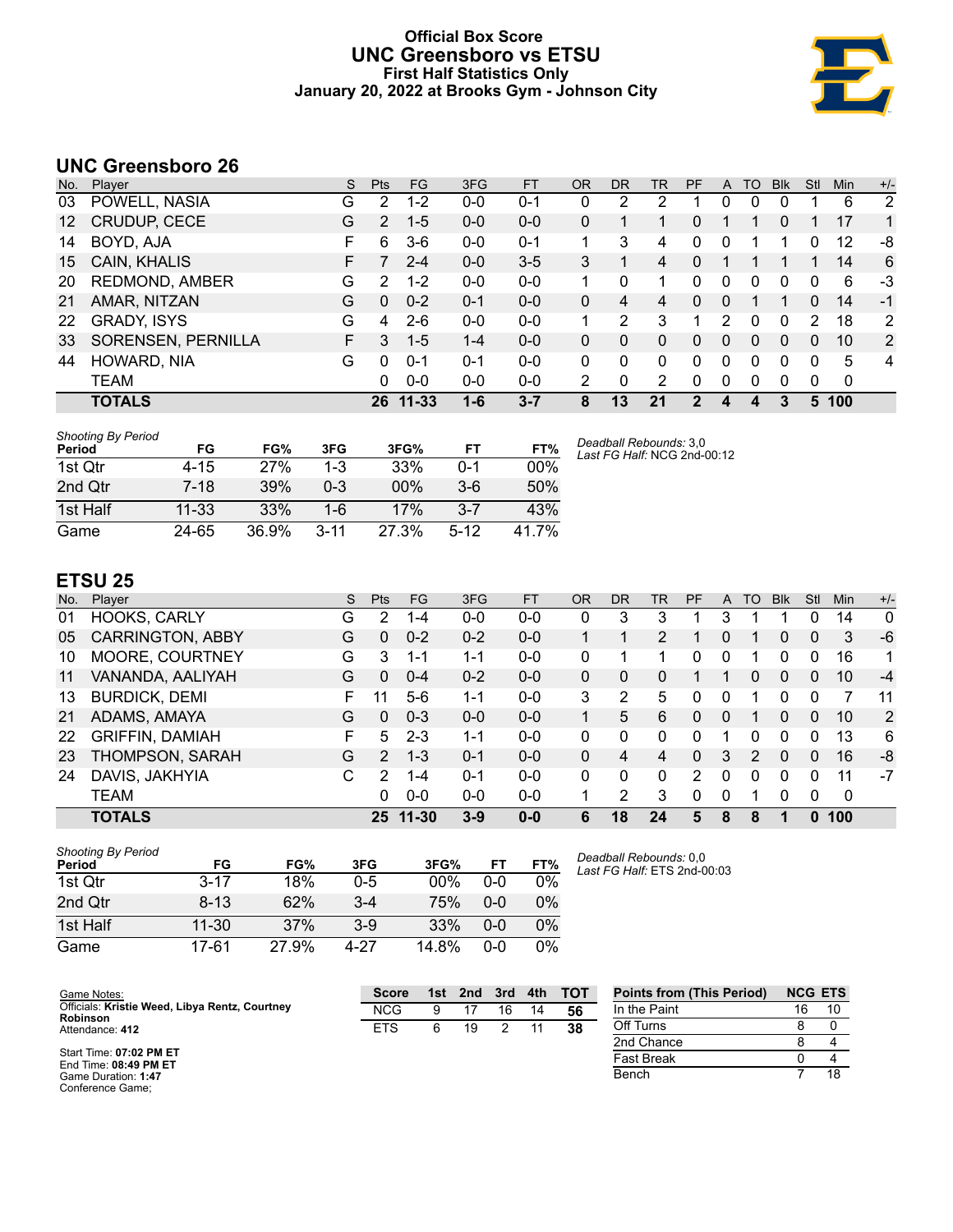# **Official Box Score UNC Greensboro vs ETSU First Quarter Statistics Only January 20, 2022 at Brooks Gym - Johnson City**



# **UNC Greensboro 9**

| No. | Plaver                | S  | Pts          | <b>FG</b> | 3FG     | <b>FT</b> | <b>OR</b> | <b>DR</b>    | TR | PF | A            | TO       | <b>Blk</b> | Stl      | Min | $+/-$        |
|-----|-----------------------|----|--------------|-----------|---------|-----------|-----------|--------------|----|----|--------------|----------|------------|----------|-----|--------------|
| 12  | CRUDUP, CECE          | G  | 2            | $1 - 4$   | $0 - 0$ | $0 - 0$   | 0         |              |    | 0  |              |          | 0          | 0        | 10  | 3            |
| 14  | BOYD, AJA             | F  | 2            | $1 - 3$   | $0-0$   | $0 - 1$   |           | 3            | 4  | 0  | $\mathbf{0}$ |          |            | 0        | 8   | $-4$         |
| 15  | CAIN, KHALIS          | F. | 0            | $0 - 0$   | $0 - 0$ | $0 - 0$   | 1.        | 0            | 1  | 0  |              | 0        | 1          | 0        | 7   | 5            |
| 21  | AMAR, NITZAN          | G  | 0            | $0 - 2$   | $0 - 1$ | $0-0$     | $\Omega$  | 4            | 4  | 0  | $\mathbf{0}$ |          |            | $\Omega$ | 10  | 3            |
| 22  | <b>GRADY, ISYS</b>    | G  | 2            | $1 - 3$   | $0-0$   | $0-0$     | 1         | 2            | 3  |    | 0            | 0        | 0          |          | 10  | 3            |
| 03  | POWELL, NASIA         | G  | <sup>0</sup> | $0 - 0$   | $0 - 0$ | $0 - 0$   | 0         | 0            | 0  | 0  | 0            | 0        | 0          | 0        | 0   | $\mathbf{0}$ |
| 20  | <b>REDMOND, AMBER</b> | G  | 0            | $0 - 0$   | $0-0$   | $0 - 0$   | 0         | 0            | 0  | 0  | 0            | 0        | 0          | 0        | 0   | 0            |
| 33  | SORENSEN, PERNILLA    | F. | 3            | $1 - 3$   | $1 - 2$ | $0 - 0$   | 0         | 0            | 0  | 0  | $\mathbf{0}$ | $\Omega$ | 0          | $\Omega$ | 6   | 5            |
| 44  | HOWARD, NIA           | G  | 0            | $0 - 0$   | $0-0$   | $0-0$     | 0         | 0            | 0  | 0  | 0            | $\Omega$ | 0          | 0        | 0   | $\mathbf{0}$ |
|     | TEAM                  |    |              |           |         |           | $\Omega$  | $\mathbf{0}$ | 0  | 0  |              | 0        |            |          |     |              |
|     | <b>TOTALS</b>         |    | 9            | $4 - 15$  | $1 - 3$ | $0 - 1$   | 3         | 10           | 13 | п  | 2            | 3        | 3          |          | 50  |              |

| <b>Shooting By Period</b><br>Period | FG        | FG%   | 3FG      | 3FG%   | FT       | FT%    | Deadball Rebounds: 3,0 |
|-------------------------------------|-----------|-------|----------|--------|----------|--------|------------------------|
| 1st Qtr                             | 4-15      | 27%   | 1-3      | 33%    | 0-1      | $00\%$ |                        |
| 2nd Qtr                             | $7 - 18$  | 39%   | $0 - 3$  | $00\%$ | $3-6$    | 50%    |                        |
| 1st Half                            | $4 - 15$  | 27%   | $1 - 3$  | 33%    | 0-1      | 00%    |                        |
| 1st Half                            | $11 - 33$ | 33%   | 1-6      | 17%    | 3-7      | 43%    |                        |
| Game                                | 24-65     | 36.9% | $3 - 11$ | 27.3%  | $5 - 12$ | 41 7%  |                        |

# **ETSU 6**

| No. | Plaver                  | S  | <b>Pts</b>     | FG       | 3FG     | <b>FT</b> | 0R | <b>DR</b> | TR             | PF | $\mathsf{A}$   | TO | <b>B</b> lk | Stl | Min | $+/-$          |
|-----|-------------------------|----|----------------|----------|---------|-----------|----|-----------|----------------|----|----------------|----|-------------|-----|-----|----------------|
| 05  | <b>CARRINGTON, ABBY</b> | G  | 0              | $0 - 2$  | $0 - 2$ | $0 - 0$   |    |           | っ              |    | 0              |    | 0           | 0   | 3   | -6             |
| 10  | MOORE, COURTNEY         | G  | $\Omega$       | $0 - 0$  | $0 - 0$ | $0-0$     | 0  | 0         | 0              | 0  | $\Omega$       | 0  | 0           | 0   | 10  | $-3$           |
| 21  | ADAMS, AMAYA            | G  | 0              | $0 - 3$  | $0 - 0$ | $0-0$     | 1  | 4         | 5              | 0  | 0              | ∩  | 0           | 0   |     | 4              |
| 23  | THOMPSON, SARAH         | G  | $\overline{2}$ | $1 - 3$  | $0 - 1$ | $0 - 0$   | 0  | 2         | $\overline{2}$ | 0  |                | 0  | 0           | 0   | 10  | $-3$           |
| 24  | DAVIS, JAKHYIA          | C  | 2              | $1 - 2$  | $0 - 1$ | $0-0$     | 0  | 0         | 0              | 0  | 0              |    |             | 0   | 6   | $-2$           |
| 01  | HOOKS, CARLY            | G  | 0              | $0 - 2$  | $0 - 0$ | $0 - 0$   | 0  | 0         | 0              | 0  |                | 0  | 0           | 0   | 6   | $-5$           |
| 11  | VANANDA, AALIYAH        | G  | 0              | $0 - 2$  | $0 - 1$ | $0 - 0$   | 0  | 0         | $\mathbf{0}$   | 0  | 0              | 0  | 0           | 0   | 2   | -3             |
| 13  | <b>BURDICK, DEMI</b>    | F  | 0              | $0 - 1$  | $0 - 0$ | $0 - 0$   |    |           | $\overline{2}$ | 0  | $\overline{0}$ | 0  | 0           | 0   | 2   | $\overline{4}$ |
| 22  | <b>GRIFFIN, DAMIAH</b>  | F. | 2              | $1 - 2$  | $0 - 0$ | $0 - 0$   | 0  | 0         | $\Omega$       | 0  | 0              | 0  | 0           | 0   | 5   | -1             |
|     | TEAM                    |    |                |          |         |           |    | 1         | 2              | 0  |                |    |             |     |     |                |
|     | <b>TOTALS</b>           |    | 6.             | $3 - 17$ | $0 - 5$ | $0 - 0$   | 4  | 9         | 13             | 1  | 2              | 2  | 0           | 0   | 50  |                |

| <b>Shooting By Period</b><br>Period | FG        | FG%   | 3FG     | 3FG%  | FT      | FT%   |
|-------------------------------------|-----------|-------|---------|-------|---------|-------|
| 1st Qtr                             | $3 - 17$  | 18%   | 0-5     | 00%   | $0 - 0$ | $0\%$ |
| 2nd Qtr                             | $8 - 13$  | 62%   | $3-4$   | 75%   | $0 - 0$ | 0%    |
| 1st Half                            | $3 - 17$  | 18%   | $0 - 5$ | 00%   | 0-0     | 0%    |
| 1st Half                            | $11 - 30$ | 37%   | $3-9$   | 33%   | $0 - 0$ | 0%    |
| Game                                | 17-61     | 27.9% | 4-27    | 14.8% | 0-0     | 0%    |

*Deadball Rebounds:* 0,0

| Game Notes:                                      | <b>Score</b> | 1st. | 2nd | 3rd | 4th | <b>TOT</b> | <b>Points (This Period)</b> | <b>NCG</b>    | <b>ETS</b>    |
|--------------------------------------------------|--------------|------|-----|-----|-----|------------|-----------------------------|---------------|---------------|
| Officials: Kristie Weed, Libya Rentz, Courtney   | <b>NCG</b>   |      |     | 16  | 14  | 56         | In the Paint                |               |               |
| Robinson<br>Attendance: 412                      | <b>ETS</b>   | 6    | 19  |     |     | 38         | Off Turns                   |               |               |
|                                                  |              |      |     |     |     |            | 2nd Chance                  |               |               |
| Start Time: 07:02 PM ET<br>End Time: 08:49 PM ET |              |      |     |     |     |            | <b>Fast Break</b>           |               |               |
| Game Duration: 1:47                              |              |      |     |     |     |            | Bench                       |               |               |
| Conference Game:                                 |              |      |     |     |     |            | Per Poss                    | 0.600<br>4/15 | 0.400<br>3/15 |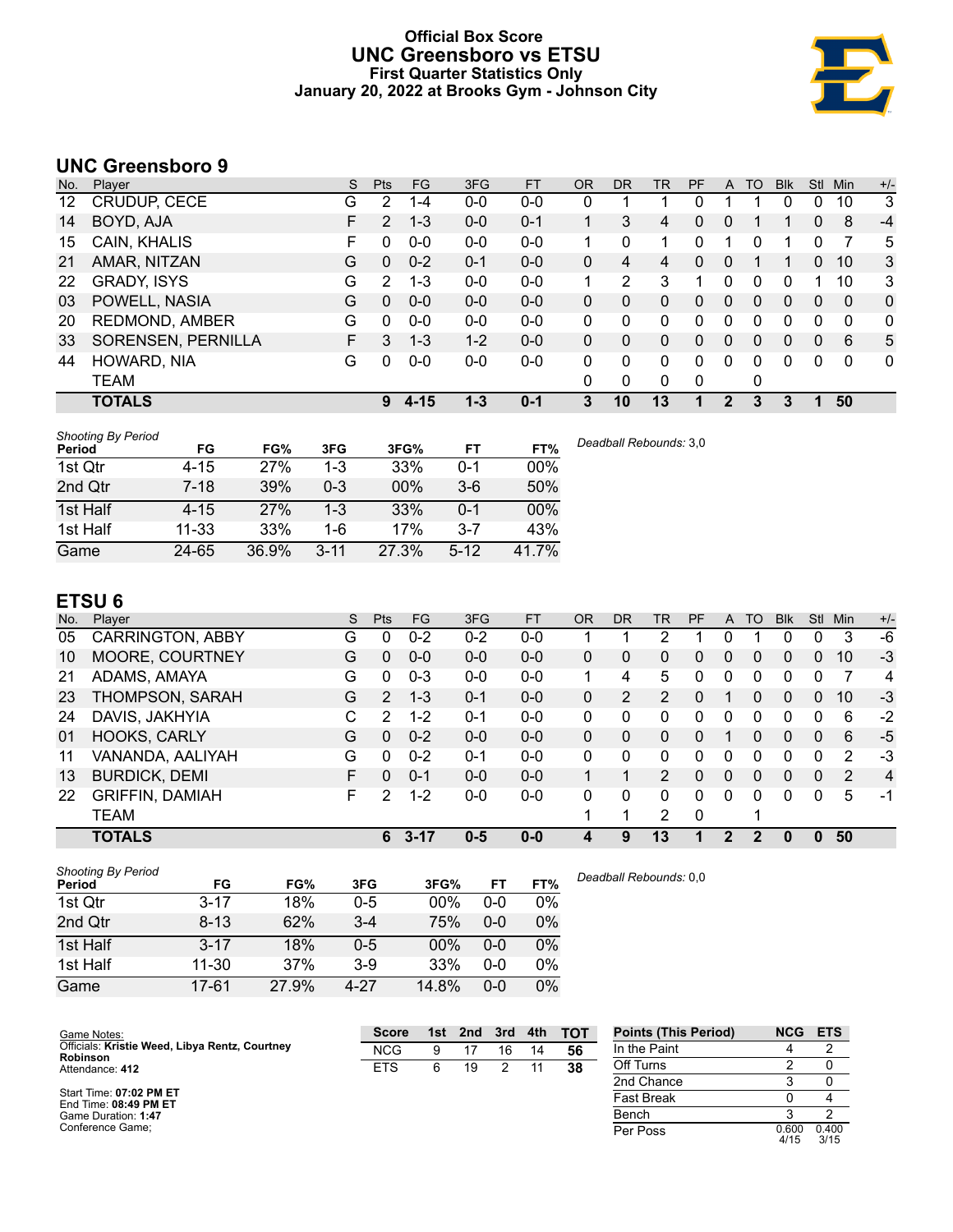# **Official Play-By-Play UNC Greensboro vs ETSU First Quarter January 20, 2022 at Brooks Gym - Johnson City**



# **Period 1**

<mark>Startersː</mark><br>UNC Greensboro: 12 CRUDUP,CECE (G); 14 BOYD,AJA (F); 15 CAIN,KHALIS (F); 21 AMAR,NITZAN (G); 22 GRADY,ISYS (G);<br>ETSU: 5 CARRINGTON,ABBY (G); 10 MOORE,COURTNEY (G); 21 ADAMS,AMAYA (G); 23 THOMPSON,SARAH (G); 24

| Time           | <b>VISITORS: UNC Greensboro</b>     | <b>Score</b> | <b>Margin</b>  | <b>HOME: ETSU</b>                                                    |
|----------------|-------------------------------------|--------------|----------------|----------------------------------------------------------------------|
| 09:27          | MISSED JUMPER by CRUDUP, CECE       |              |                |                                                                      |
| 09:21          |                                     |              |                | REBOUND (DEF) by ADAMS, AMAYA                                        |
| 08:54          |                                     |              |                | MISSED 3PTR by CARRINGTON, ABBY                                      |
| 08:53          | REBOUND (DEF) by BOYD, AJA          |              |                |                                                                      |
| 08:53          |                                     |              |                | SUB OUT: CARRINGTON, ABBY                                            |
| 08:53          |                                     |              |                | SUB IN: BURDICK, DEMI                                                |
| 08:36          | MISSED JUMPER by AMAR, NITZAN       |              |                |                                                                      |
| 08:29          | REBOUND (OFF) by CAIN, KHALIS       |              |                |                                                                      |
| 08:21          | MISSED JUMPER by BOYD, AJA          |              |                |                                                                      |
| 08:16          |                                     |              |                | REBOUND (DEF) by THOMPSON, SARAH                                     |
| 08:13          |                                     | $2 - 0$      | H <sub>2</sub> | GOOD! LAYUP by DAVIS, JAKHYIA [FB]                                   |
| 08:13          |                                     |              |                | ASSIST by THOMPSON, SARAH                                            |
| 08:00          | MISSED JUMPER by CRUDUP, CECE       |              |                |                                                                      |
| 07:56          |                                     |              |                | REBOUND (DEF) by BURDICK, DEMI                                       |
| 07:52          |                                     | $4 - 0$      | H4             | GOOD! JUMPER by THOMPSON, SARAH [FB]                                 |
| 07:36          | MISSED JUMPER by GRADY, ISYS        |              |                |                                                                      |
| 07:30          |                                     |              |                | REBOUND (DEF) by ADAMS, AMAYA                                        |
| 07:23          |                                     |              |                | MISSED 3PTR by DAVIS, JAKHYIA                                        |
| 07:18          |                                     |              |                | REBOUND (OFF) by BURDICK, DEMI                                       |
| 07:13          |                                     |              |                | MISSED LAYUP by ADAMS, AMAYA                                         |
| 07:11          |                                     |              |                | REBOUND (OFF) by ADAMS, AMAYA                                        |
| 06:49          |                                     |              |                | MISSED JUMPER by BURDICK, DEMI                                       |
| 06:49          | BLOCK by AMAR, NITZAN               |              |                |                                                                      |
| 06:45          | REBOUND (DEF) by GRADY, ISYS        |              |                |                                                                      |
| 06:33          | TURNOVER (LOSTBALL) by CRUDUP, CECE |              |                |                                                                      |
| 06:33          |                                     |              |                | SUB OUT: BURDICK, DEMI                                               |
| 06:33          |                                     |              |                | SUB IN: CARRINGTON, ABBY                                             |
| 06:17          |                                     |              |                | MISSED LAYUP by ADAMS, AMAYA                                         |
| 06:17          | BLOCK by CAIN, KHALIS               |              |                |                                                                      |
| 06:11          |                                     |              |                | REBOUND (OFF) by CARRINGTON, ABBY                                    |
| 06:08          |                                     |              |                | TURNOVER (LOSTBALL) by CARRINGTON, ABBY                              |
| 06:08          | STEAL by GRADY, ISYS                |              |                |                                                                      |
| 05:55          | GOOD! LAYUP by BOYD, AJA            | $4 - 2$      | H <sub>2</sub> |                                                                      |
| 05:55          |                                     |              |                | FOUL (PERSONAL) by CARRINGTON, ABBY                                  |
| 05:55          |                                     |              |                | SUB OUT: ADAMS, AMAYA                                                |
| 05:55          |                                     |              |                | SUB IN: HOOKS, CARLY                                                 |
| 05:55          | MISSED FT by BOYD, AJA              |              |                |                                                                      |
| 05:53          |                                     |              |                | REBOUND (DEF) by CARRINGTON, ABBY<br>MISSED LAYUP by THOMPSON, SARAH |
| 05:43          |                                     |              |                |                                                                      |
| 05:43<br>05:43 | BLOCK by BOYD, AJA                  |              |                | REBOUND (OFF) by TEAM                                                |
| 05:43          | SUB OUT: BOYD, AJA                  |              |                |                                                                      |
| 05:43          | SUB IN: SORENSEN, PERNILLA          |              |                |                                                                      |
| 05:31          |                                     |              |                | MISSED 3PTR by THOMPSON, SARAH                                       |
| 05:27          | REBOUND (DEF) by AMAR, NITZAN       |              |                |                                                                      |
| 05:17          | GOOD! LAYUP by CRUDUP, CECE [PNT]   | $4 - 4$      | T              |                                                                      |
| 05:00          |                                     |              |                | MISSED 3PTR by CARRINGTON, ABBY                                      |
| 04:56          | REBOUND (DEF) by AMAR, NITZAN       |              |                |                                                                      |
| 04:47          | GOOD! JUMPER by GRADY, ISYS         | $4-6$        | V <sub>2</sub> |                                                                      |
| 04:47          | ASSIST by CAIN, KHALIS              |              |                |                                                                      |
| 04:31          |                                     |              |                | TURNOVER (10SEC) by TEAM                                             |
| 04:31          |                                     |              |                |                                                                      |
| 04:31          |                                     |              |                | SUB OUT: CARRINGTON, ABBY                                            |
| 04:31          |                                     |              |                | SUB OUT: DAVIS, JAKHYIA                                              |
| 04:31          |                                     |              |                | SUB IN: VANANDA, AALIYAH                                             |
| 04:31          |                                     |              |                | SUB IN: GRIFFIN, DAMIAH                                              |
| 04:13          | MISSED JUMPER by SORENSEN, PERNILLA |              |                |                                                                      |
| 04:09          | REBOUND (OFF) by GRADY, ISYS        |              |                |                                                                      |
| 04:07          | GOOD! 3PTR by SORENSEN, PERNILLA    | $4 - 9$      | V <sub>5</sub> |                                                                      |
| 04:07          | ASSIST by CRUDUP, CECE              |              |                |                                                                      |
| 03:50          |                                     |              |                | MISSED LAYUP by VANANDA, AALIYAH                                     |
| 03:46          | REBOUND (DEF) by GRADY, ISYS        |              |                |                                                                      |
| 03:23          | MISSED JUMPER by GRADY, ISYS        |              |                |                                                                      |
| 03:21          |                                     |              |                | REBOUND (DEF) by TEAM                                                |
| 03:21          | SUB OUT: CAIN, KHALIS               |              |                |                                                                      |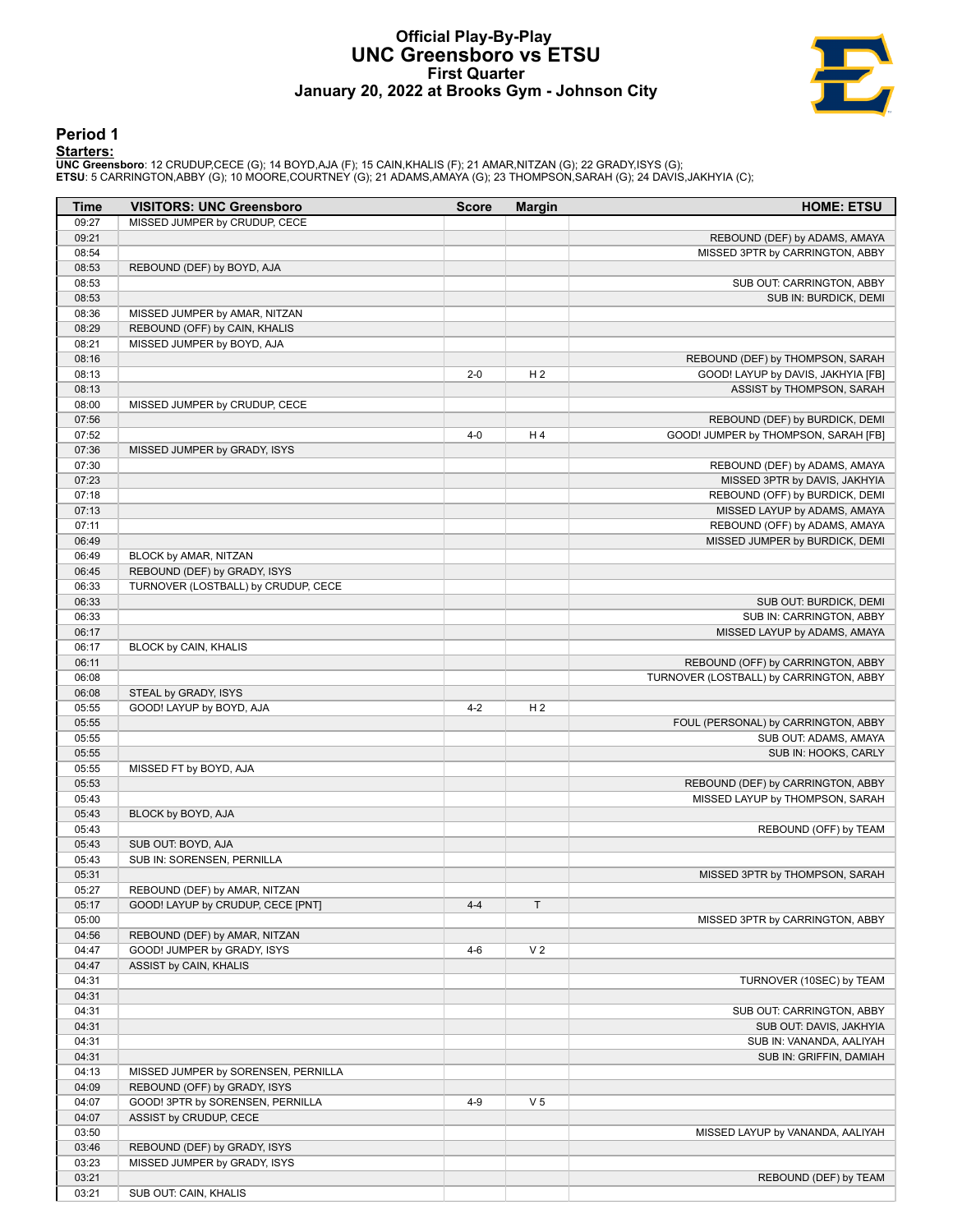| <b>Time</b> | <b>VISITORS: UNC Greensboro</b>   | <b>Score</b> | <b>Margin</b>  | <b>HOME: ETSU</b>                |
|-------------|-----------------------------------|--------------|----------------|----------------------------------|
| 03:21       | SUB IN: BOYD, AJA                 |              |                |                                  |
| 02:56       |                                   |              |                | MISSED 3PTR by VANANDA, AALIYAH  |
| 02:52       | REBOUND (DEF) by BOYD, AJA        |              |                |                                  |
| 02:39       | TURNOVER (TRAVEL) by BOYD, AJA    |              |                |                                  |
| 02:39       |                                   |              |                | SUB OUT: VANANDA, AALIYAH        |
| 02:39       |                                   |              |                | SUB IN: ADAMS, AMAYA             |
| 02:24       |                                   |              |                | MISSED LAYUP by HOOKS, CARLY     |
| 02:20       | REBOUND (DEF) by CRUDUP, CECE     |              |                |                                  |
| 01:55       | MISSED LAYUP by CRUDUP, CECE      |              |                |                                  |
| 01:54       |                                   |              |                | REBOUND (DEF) by ADAMS, AMAYA    |
| 01:54       | FOUL (PERSONAL) by GRADY, ISYS    |              |                |                                  |
| 01:35       |                                   |              |                | MISSED LAYUP by GRIFFIN, DAMIAH  |
| 01:32       | REBOUND (DEF) by AMAR, NITZAN     |              |                |                                  |
| 01:22       | MISSED 3PTR by SORENSEN, PERNILLA |              |                |                                  |
| 01:19       | REBOUND (OFF) by BOYD, AJA        |              |                |                                  |
| 01:18       | MISSED LAYUP by BOYD, AJA         |              |                |                                  |
| 01:15       |                                   |              |                | REBOUND (DEF) by ADAMS, AMAYA    |
| 01:08       |                                   | $6-9$        | V <sub>3</sub> | GOOD! JUMPER by GRIFFIN, DAMIAH  |
| 01:08       |                                   |              |                | ASSIST by HOOKS, CARLY           |
| 00:42       | MISSED 3PTR by AMAR, NITZAN       |              |                |                                  |
| 00:38       |                                   |              |                | REBOUND (DEF) by THOMPSON, SARAH |
| 00:30       |                                   |              |                | MISSED LAYUP by ADAMS, AMAYA     |
| 00:27       | REBOUND (DEF) by BOYD, AJA        |              |                |                                  |
| 00:08       | TURNOVER (TRAVEL) by AMAR, NITZAN |              |                |                                  |
| 00:08       |                                   |              |                | SUB OUT: MOORE, COURTNEY         |
| 00:08       |                                   |              |                | SUB OUT: THOMPSON, SARAH         |
| 00:08       |                                   |              |                | SUB IN: VANANDA, AALIYAH         |
| 00:08       |                                   |              |                | SUB IN: DAVIS, JAKHYIA           |
| 00:08       | SUB OUT: CRUDUP, CECE             |              |                |                                  |
| 00:08       | SUB OUT: GRADY, ISYS              |              |                |                                  |
| 00:08       | SUB IN: REDMOND, AMBER            |              |                |                                  |
| 00:08       | SUB IN: HOWARD, NIA               |              |                |                                  |
| 00:01       |                                   |              |                | MISSED JUMPER by HOOKS, CARLY    |
| 00:00       | REBOUND (DEF) by AMAR, NITZAN     |              |                |                                  |

# **UNC Greensboro 9, ETSU 6**

| <b>Points (This Period)</b> | <b>NCG</b>    | <b>ETS</b>    |
|-----------------------------|---------------|---------------|
| In the Paint                |               |               |
| Off Turns                   |               |               |
| 2nd Chance                  |               |               |
| <b>Fast Break</b>           |               |               |
| Bench                       |               |               |
| Per Poss                    | 0.600<br>4/15 | 0.400<br>3/15 |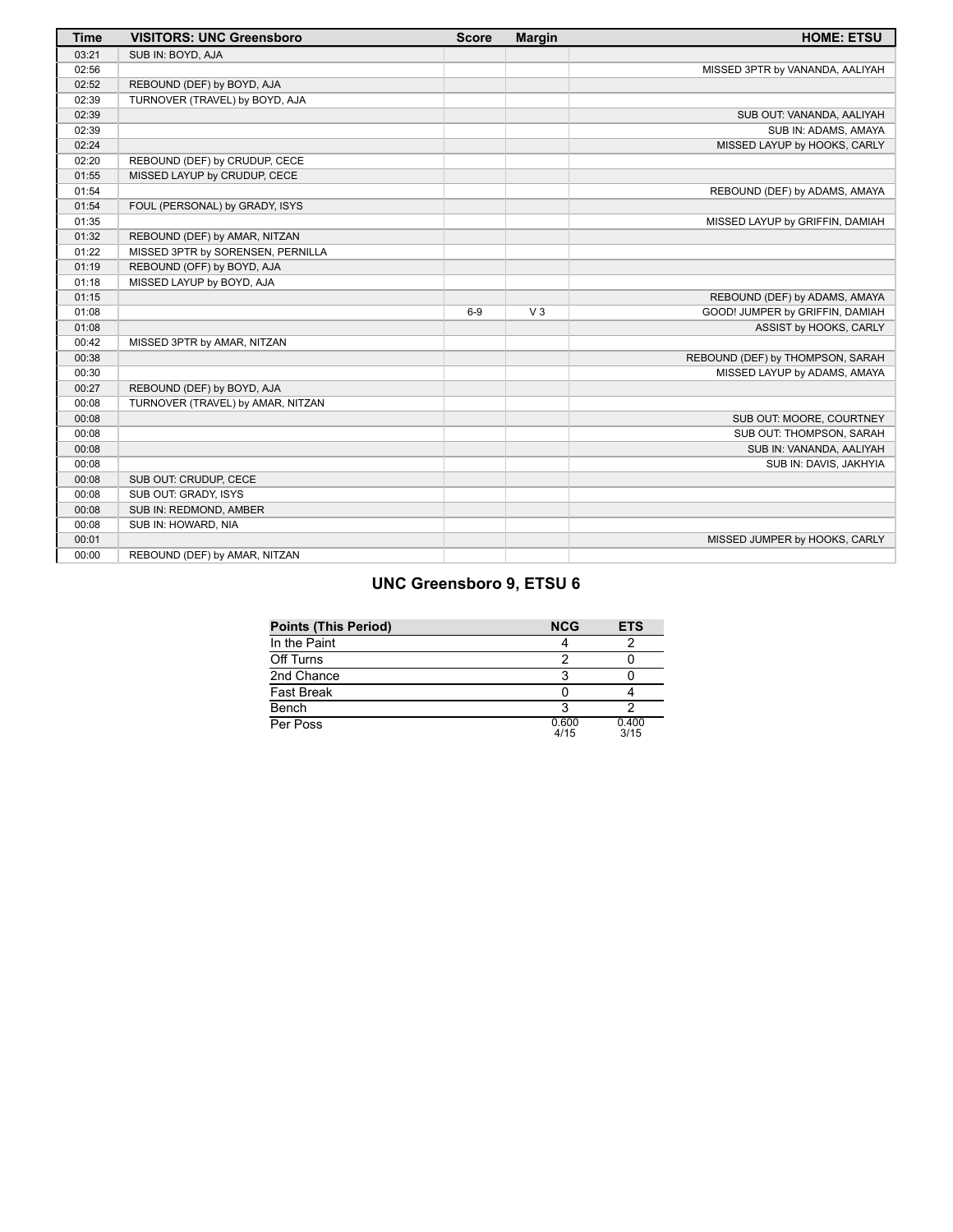# **Official Box Score UNC Greensboro vs ETSU Second Quarter Statistics Only January 20, 2022 at Brooks Gym - Johnson City**



# **UNC Greensboro 17**

| No. | Plaver                | S  | <b>Pts</b>    | <b>FG</b> | 3FG     | <b>FT</b> | <b>OR</b>    | <b>DR</b>      | TR | PF | A            | TO           | <b>Blk</b> | Stl            | Min | $+/-$ |
|-----|-----------------------|----|---------------|-----------|---------|-----------|--------------|----------------|----|----|--------------|--------------|------------|----------------|-----|-------|
| 12  | CRUDUP, CECE          | G  | 0             | $0 - 1$   | $0 - 0$ | $0-0$     | 0            | 0              | 0  | 0  | 0            | 0            | 0          |                |     | $-2$  |
| 14  | BOYD, AJA             | F  | 4             | $2 - 3$   | $0-0$   | $0-0$     | $\mathbf{0}$ | 0              | 0  | 0  | $\mathbf{0}$ | $\Omega$     | 0          | $\overline{0}$ | 4   | $-4$  |
| 15  | CAIN, KHALIS          | F. |               | $2 - 4$   | $0 - 0$ | $3 - 5$   | 2            |                | 3  | 0  | 0            |              | 0          |                |     | 1     |
| 21  | AMAR, NITZAN          | G  | 0             | $0 - 0$   | $0 - 0$ | $0-0$     | $\Omega$     | 0              | 0  | 0  | $\Omega$     | $\Omega$     | $\Omega$   | $\Omega$       | 4   | $-4$  |
| 22  | <b>GRADY, ISYS</b>    | G  | 2             | $1 - 3$   | $0-0$   | $0-0$     | 0            | 0              | 0  | 0  | 2            | <sup>0</sup> | $\Omega$   |                | 8   | $-1$  |
| 03  | POWELL, NASIA         | G  | 2             | $1 - 2$   | $0 - 0$ | $0 - 1$   | 0            | $\overline{2}$ | 2  |    | $\mathbf{0}$ | 0            | 0          |                | 6   | 2     |
| 20  | <b>REDMOND, AMBER</b> | G  | $\mathcal{P}$ | $1 - 2$   | $0 - 0$ | $0 - 0$   |              | 0              | 1  | 0  | 0            | 0            | 0          | 0              | 6   | -3    |
| 33  | SORENSEN, PERNILLA    | F  | 0             | $0 - 2$   | $0 - 2$ | $0 - 0$   | 0            | 0              | 0  | 0  | 0            | $\Omega$     | 0          | $\Omega$       | 4   | $-3$  |
| 44  | HOWARD, NIA           | G  | 0             | $0 - 1$   | $0 - 1$ | $0-0$     | 0            | 0              | 0  | 0  | 0            | $\Omega$     | 0          | 0              | 5   | 4     |
|     | TEAM                  |    |               |           |         |           | 2            | $\mathbf{0}$   | 2  | 0  |              | 0            |            |                |     |       |
|     | <b>TOTALS</b>         |    | 17            | $7 - 18$  | $0 - 3$ | $3 - 6$   | 5            | 3              | 8  |    | 2            |              | 0          | 4              | 50  |       |

| <b>Shooting By Period</b><br>Period | FG        | FG%   | 3FG      | 3FG%  | FТ      | FT%   | Deadball Rebounds: 3,0 |
|-------------------------------------|-----------|-------|----------|-------|---------|-------|------------------------|
| 3rd Qtr                             | 7-17      | 41%   | $1 - 4$  | 25%   | 1-2     | 50%   |                        |
| 4th Qtr                             | $6 - 15$  | 40%   | $1 - 1$  | 100%  | 1-3     | 33%   |                        |
| 2nd Half                            | $7 - 18$  | 39%   | $0 - 3$  | 00%   | $3-6$   | 50%   |                        |
| 2nd Half                            | $13 - 32$ | 41%   | $2 - 5$  | 40%   | $2 - 5$ | 40%   |                        |
| Game                                | 24-65     | 36.9% | $3 - 11$ | 27.3% | $5-12$  | 41.7% |                        |

# **ETSU 19**

| No. | Plaver                  | S  | <b>Pts</b>     | <b>FG</b> | 3FG     | <b>FT</b> | 0R           | DR | TR       | <b>PF</b> | A | TO | <b>B</b> lk | Stl          | Min | $+/-$          |
|-----|-------------------------|----|----------------|-----------|---------|-----------|--------------|----|----------|-----------|---|----|-------------|--------------|-----|----------------|
| 05  | <b>CARRINGTON, ABBY</b> | G  | O              | $0 - 0$   | $0-0$   | $0-0$     | 0            | 0  | 0        | 0         | 0 |    | 0           | 0            | 0   | 0              |
| 10  | MOORE, COURTNEY         | G  | 3              | 1-1       | $1 - 1$ | $0-0$     | $\Omega$     |    | 1        | 0         | 0 |    | 0           | 0            | 6   | 4              |
| 21  | ADAMS, AMAYA            | G  | 0              | $0-0$     | $0-0$   | $0-0$     | 0            |    | 1        | 0         | 0 |    | 0           | 0            | 3   | $-2$           |
| 23  | THOMPSON, SARAH         | G  | 0              | $0 - 0$   | $0 - 0$ | $0-0$     | 0            | 2  | 2        | 0         | 2 | 2  | 0           | 0            | 6   | $-5$           |
| 24  | DAVIS, JAKHYIA          | С  | 0              | $0 - 2$   | $0 - 0$ | $0-0$     | 0            | 0  | 0        | 2         | 0 | 0  | 0           | 0            | 5   | -5             |
| 01  | HOOKS, CARLY            | G  | $\overline{2}$ | $1 - 2$   | $0 - 0$ | $0-0$     | $\mathbf{0}$ | 3  | 3        |           | 2 |    |             | $\mathbf{0}$ | 8   | 5              |
| 11  | VANANDA, AALIYAH        | G  | 0              | $0 - 2$   | $0 - 1$ | $0-0$     | $\Omega$     | 0  | 0        |           |   | 0  | 0           | 0            | 8   | -1             |
| 13  | <b>BURDICK, DEMI</b>    | F. | 11             | $5 - 5$   | $1 - 1$ | $0 - 0$   | 2            |    | 3        | 0         | 0 |    | 0           | $\Omega$     | 5   | $\overline{7}$ |
| 22  | <b>GRIFFIN, DAMIAH</b>  | F. | 3              | $1 - 1$   | $1 - 1$ | $0 - 0$   | 0            | 0  | $\Omega$ | 0         |   | 0  | 0           | 0            | 8   | 7              |
|     | TEAM                    |    |                |           |         |           | 0            |    | 1        | 0         |   | 0  |             |              |     |                |
|     | <b>TOTALS</b>           |    | 19             | $8 - 13$  | $3 - 4$ | $0 - 0$   | 2            | 9  | 11       | 4         | 6 | 6  | 1           | $\Omega$     | 50  |                |

| <b>Shooting By Period</b> |           |       |          |       |         |       | Dea |
|---------------------------|-----------|-------|----------|-------|---------|-------|-----|
| Period                    | FG        | FG%   | 3FG      | 3FG%  | FT      | FT%   |     |
| 3rd Qtr                   | $1 - 16$  | 06%   | $0 - 9$  | 00%   | $0 - 0$ | 0%    |     |
| 4th Qtr                   | $5 - 15$  | 33%   | $1 - 9$  | 11%   | $0 - 0$ | $0\%$ |     |
| 2nd Half                  | $8 - 13$  | 62%   | $3 - 4$  | 75%   | $0 - 0$ | 0%    |     |
| 2nd Half                  | $6 - 31$  | 19%   | $1 - 18$ | 06%   | $0 - 0$ | 0%    |     |
| Game                      | $17 - 61$ | 27.9% | $4 - 27$ | 14.8% | $0 - 0$ | 0%    |     |

*Deadball Rebounds:* 0,0

| Game Notes:                                                       | <b>Score</b> | 1st | 2 <sub>nd</sub> | 3rd | 4th | <b>TOT</b> | <b>Points (This Period)</b> | <b>NCG</b>   | <b>ETS</b>    |
|-------------------------------------------------------------------|--------------|-----|-----------------|-----|-----|------------|-----------------------------|--------------|---------------|
| Officials: Kristie Weed, Libya Rentz, Courtney<br><b>Robinson</b> | <b>NCG</b>   | 9   |                 | 16  | 14  | 56         | In the Paint                | 12           |               |
| Attendance: 412                                                   | <b>ETS</b>   | 6   | 19              |     |     | 38         | Off Turns                   |              |               |
|                                                                   |              |     |                 |     |     |            | 2nd Chance                  |              |               |
| Start Time: 07:02 PM ET<br>End Time: 08:49 PM ET                  |              |     |                 |     |     |            | <b>Fast Break</b>           |              |               |
| Game Duration: 1:47                                               |              |     |                 |     |     |            | Bench                       |              | 16            |
| Conference Game:                                                  |              |     |                 |     |     |            | Per Poss                    | .063<br>9/16 | 1.118<br>8/17 |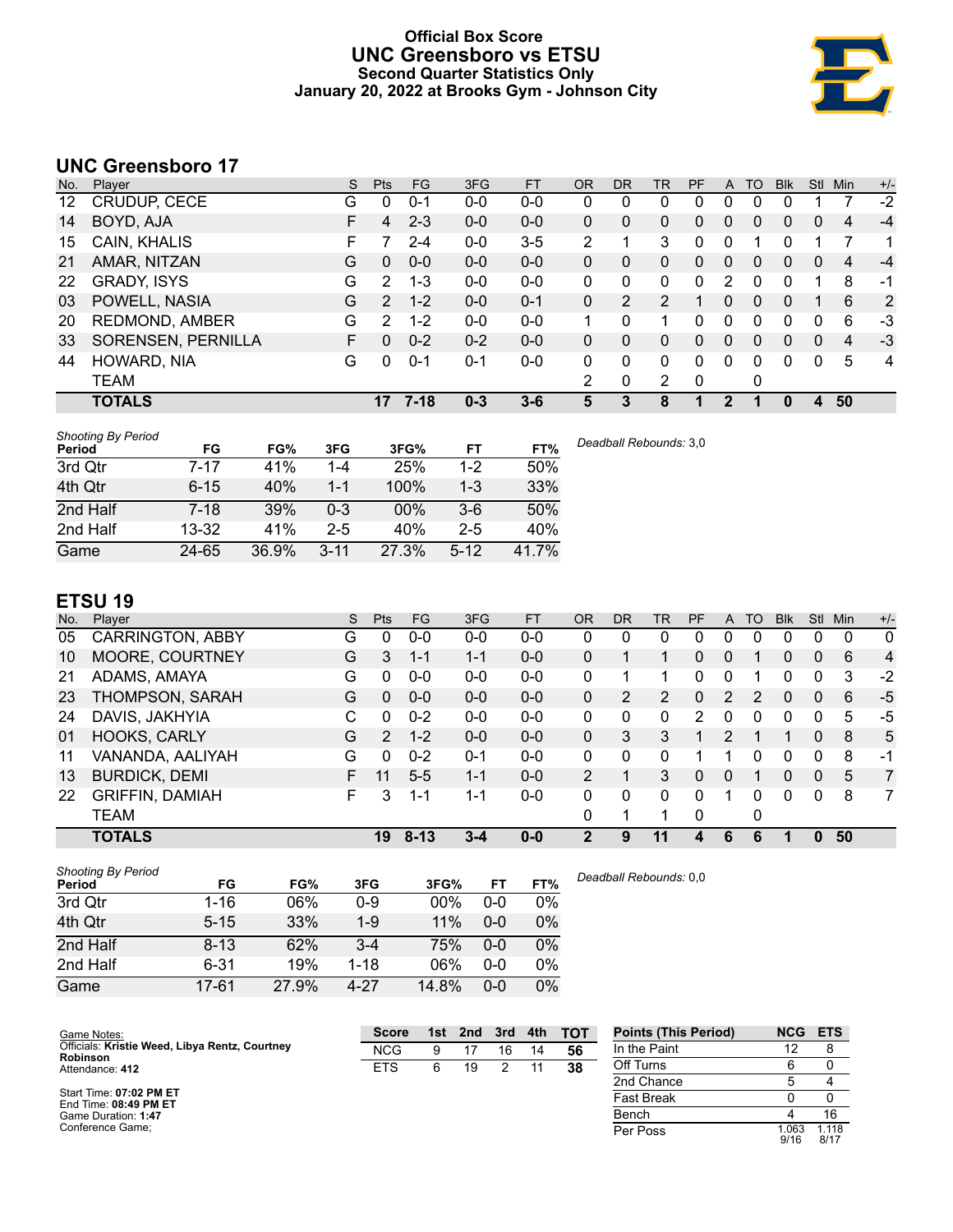# **Official Play-By-Play UNC Greensboro vs ETSU Second Quarter January 20, 2022 at Brooks Gym - Johnson City**



# **Period 2**

<mark>Startersː</mark><br>UNC Greensboro: 12 CRUDUP,CECE (G); 14 BOYD,AJA (F); 15 CAIN,KHALIS (F); 21 AMAR,NITZAN (G); 22 GRADY,ISYS (G);<br>ETSU: 5 CARRINGTON,ABBY (G); 10 MOORE,COURTNEY (G); 21 ADAMS,AMAYA (G); 23 THOMPSON,SARAH (G); 24

| <b>Time</b> | <b>VISITORS: UNC Greensboro</b>   | <b>Score</b> | <b>Margin</b>  | <b>HOME: ETSU</b>                     |
|-------------|-----------------------------------|--------------|----------------|---------------------------------------|
| 10:00       |                                   |              |                | SUB OUT: ADAMS, AMAYA                 |
| 10:00       |                                   |              |                | SUB IN: THOMPSON, SARAH               |
| 10:00       | SUB OUT: AMAR, NITZAN             |              |                |                                       |
| 10:00       | SUB OUT: SORENSEN, PERNILLA       |              |                |                                       |
| 10:00       | SUB IN: POWELL, NASIA             |              |                |                                       |
| 10:00       | SUB IN: CAIN, KHALIS              |              |                |                                       |
| 09:45       |                                   | $9-9$        | T              | GOOD! 3PTR by GRIFFIN, DAMIAH         |
| 09:45       |                                   |              |                | ASSIST by THOMPSON, SARAH             |
| 09:26       | MISSED 3PTR by HOWARD, NIA        |              |                |                                       |
| 09:23       | REBOUND (OFF) by REDMOND, AMBER   |              |                |                                       |
| 09:07       | GOOD! LAYUP by BOYD, AJA [PNT]    | $9 - 11$     | V <sub>2</sub> |                                       |
| 08:49       |                                   |              |                | TURNOVER (BADPASS) by HOOKS, CARLY    |
| 08:49       | STEAL by POWELL, NASIA            |              |                |                                       |
| 08:38       |                                   |              |                | FOUL (PERSONAL) by HOOKS, CARLY       |
| 08:38       |                                   |              |                | SUB OUT: HOOKS, CARLY                 |
| 08:38       |                                   |              |                | SUB IN: MOORE, COURTNEY               |
| 08:38       | GOOD! FT by CAIN, KHALIS          | $9 - 12$     | $V_3$          |                                       |
| 08:38       | GOOD! FT by CAIN, KHALIS          | $9 - 13$     | V <sub>4</sub> |                                       |
| 08:38       | SUB OUT: BOYD, AJA                |              |                |                                       |
| 08:38       | SUB IN: GRADY, ISYS               |              |                |                                       |
| 08:16       | FOUL (PERSONAL) by POWELL, NASIA  |              |                |                                       |
| 08:07       |                                   |              |                | MISSED JUMPER by DAVIS, JAKHYIA       |
| 08:04       | REBOUND (DEF) by POWELL, NASIA    |              |                |                                       |
| 07:44       | GOOD! LAYUP by CAIN, KHALIS [PNT] | $9 - 15$     | $V_6$          |                                       |
| 07:44       | ASSIST by GRADY, ISYS             |              |                |                                       |
| 07:31       |                                   | $12 - 15$    | V <sub>3</sub> | GOOD! 3PTR by MOORE, COURTNEY         |
| 07:31       |                                   |              |                | ASSIST by THOMPSON, SARAH             |
| 07:05       | MISSED LAYUP by REDMOND, AMBER    |              |                |                                       |
| 07:05       | REBOUND (OFF) by TEAM             |              |                |                                       |
| 07:05       | SUB OUT: REDMOND, AMBER           |              |                |                                       |
| 07:05       | SUB IN: CRUDUP, CECE              |              |                |                                       |
| 07:05       |                                   |              |                | SUB OUT: GRIFFIN, DAMIAH              |
| 07:05       |                                   |              |                | SUB IN: ADAMS, AMAYA                  |
| 06:59       | MISSED LAYUP by CRUDUP, CECE      |              |                |                                       |
| 06:58       | REBOUND (OFF) by CAIN, KHALIS     |              |                |                                       |
| 06:58       | GOOD! LAYUP by CAIN, KHALIS       | $12 - 17$    | V <sub>5</sub> |                                       |
| 06:58       |                                   |              |                | FOUL (PERSONAL) by DAVIS, JAKHYIA     |
| 06:58       |                                   |              |                | SUB OUT: MOORE, COURTNEY              |
| 06:58       |                                   |              |                | SUB IN: HOOKS, CARLY                  |
| 06:58       | MISSED FT by CAIN, KHALIS         |              |                |                                       |
| 06:56       |                                   |              |                | REBOUND (DEF) by ADAMS, AMAYA         |
| 06:47       |                                   |              |                | TURNOVER (LOSTBALL) by ADAMS, AMAYA   |
| 06:47       |                                   |              |                | TIMEOUT 30SEC                         |
| 06:47       |                                   |              |                |                                       |
| 06:25       | MISSED LAYUP by POWELL, NASIA     |              |                |                                       |
| 06:19       |                                   |              |                | REBOUND (DEF) by THOMPSON, SARAH      |
| 06:13       |                                   |              |                | TURNOVER (BADPASS) by THOMPSON, SARAH |
| 06:13       | STEAL by CAIN, KHALIS             |              |                |                                       |
| 05:51       | GOOD! LAYUP by POWELL, NASIA      | 12-19        | V <sub>7</sub> |                                       |
| 05:51       |                                   |              |                | FOUL (PERSONAL) by VANANDA, AALIYAH   |
| 05:51       | MISSED FT by POWELL, NASIA        |              |                |                                       |
| 05:48       |                                   |              |                | REBOUND (DEF) by TEAM                 |
| 05:46       |                                   |              |                | MISSED JUMPER by DAVIS, JAKHYIA       |
| 05:43       | REBOUND (DEF) by POWELL, NASIA    |              |                |                                       |
| 05:26       | MISSED 3PTR by SORENSEN, PERNILLA |              |                |                                       |
| 05:26       | SUB OUT: HOWARD, NIA              |              |                |                                       |
| 05:26       | SUB IN: SORENSEN, PERNILLA        |              |                |                                       |
| 05:23       | REBOUND (OFF) by CAIN, KHALIS     |              |                |                                       |
| 05:23       |                                   |              |                | FOUL (PERSONAL) by DAVIS, JAKHYIA     |
| 05:23       |                                   |              |                | SUB OUT: THOMPSON, SARAH              |
| 05:23       |                                   |              |                | SUB OUT: DAVIS, JAKHYIA               |
| 05:23       |                                   |              |                | SUB IN: MOORE, COURTNEY               |
| 05:23       |                                   |              |                | SUB IN: BURDICK, DEMI                 |
| 05:23       | GOOD! FT by CAIN, KHALIS          | $12 - 20$    | V 8            |                                       |
| 05:23       | MISSED FT by CAIN, KHALIS         |              |                |                                       |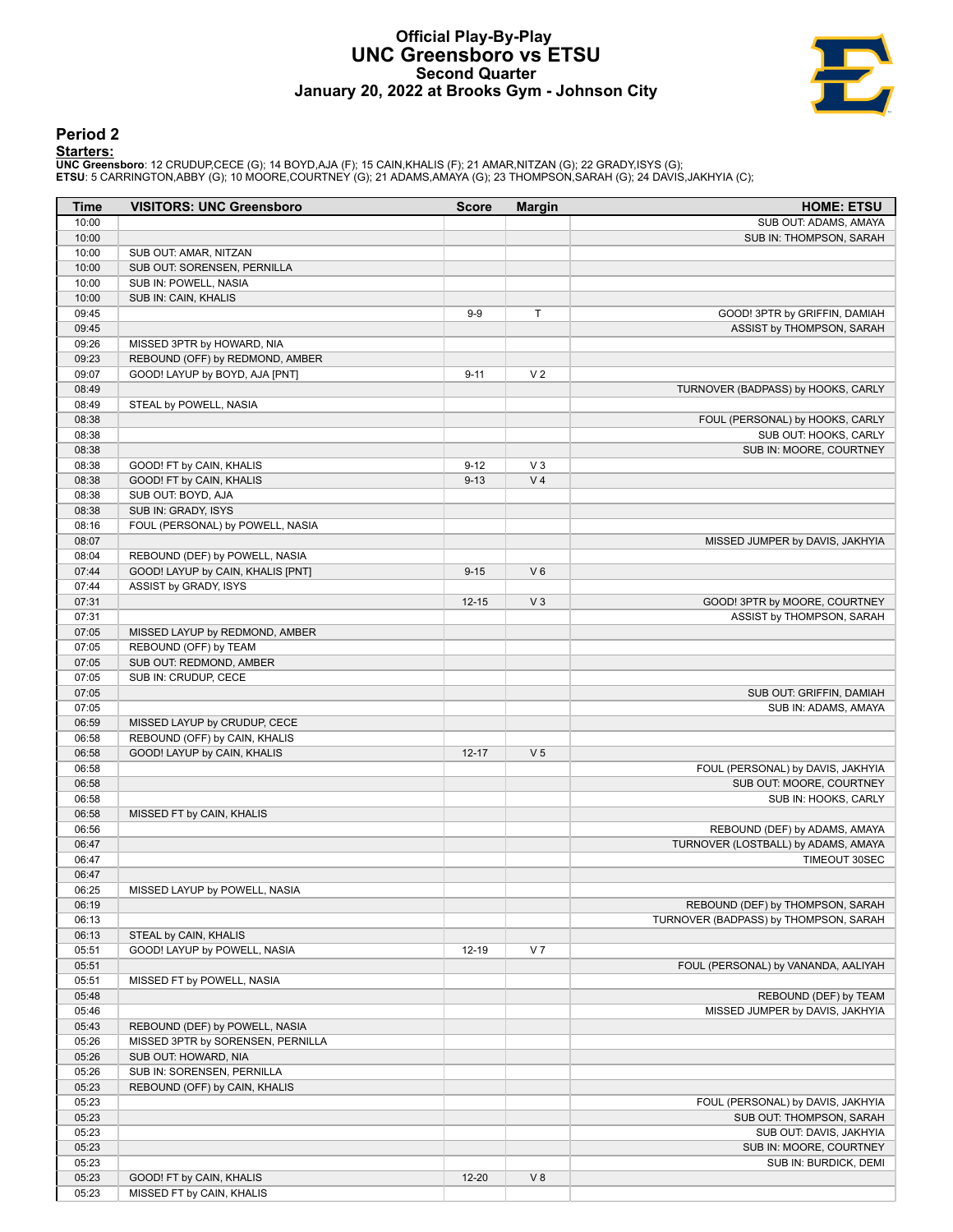| <b>Time</b>    | <b>VISITORS: UNC Greensboro</b>                      | <b>Score</b> | <b>Margin</b>  | <b>HOME: ETSU</b>                      |
|----------------|------------------------------------------------------|--------------|----------------|----------------------------------------|
| 05:23          | REBOUND (OFF) by TEAM                                |              |                |                                        |
| 05:23          |                                                      |              |                | SUB OUT: ADAMS, AMAYA                  |
| 05:23          |                                                      |              |                | SUB IN: GRIFFIN, DAMIAH                |
| 05:23          | SUB OUT: POWELL, NASIA                               |              |                |                                        |
| 05:23          | SUB OUT: GRADY, ISYS                                 |              |                |                                        |
| 05:23          | SUB OUT: HOWARD, NIA                                 |              |                |                                        |
| 05:23          | SUB IN: BOYD, AJA                                    |              |                |                                        |
| 05:23          | SUB IN: AMAR, NITZAN                                 |              |                |                                        |
| 05:23          | SUB IN: SORENSEN, PERNILLA                           |              |                |                                        |
| 05:16          | MISSED LAYUP by CAIN, KHALIS                         |              |                |                                        |
| 05:13          |                                                      |              |                | REBOUND (DEF) by BURDICK, DEMI         |
| 04:57          |                                                      | 14-20        | $V_6$          | GOOD! LAYUP by HOOKS, CARLY            |
| 04:39          | MISSED JUMPER by BOYD, AJA                           |              |                |                                        |
| 04:35          |                                                      |              |                | REBOUND (DEF) by HOOKS, CARLY          |
| 04:26          |                                                      |              |                | MISSED JUMPER by VANANDA, AALIYAH      |
| 04:26          | REBOUND (DEF) by CAIN, KHALIS                        |              |                |                                        |
| 04:26          | SUB OUT: BOYD, AJA                                   |              |                |                                        |
| 04:26          | SUB IN: GRADY, ISYS                                  |              |                |                                        |
| 03:55          | MISSED LAYUP by CAIN, KHALIS                         |              |                |                                        |
| 03:55          |                                                      |              |                | BLOCK by HOOKS, CARLY                  |
| 03:50          |                                                      |              |                | REBOUND (DEF) by HOOKS, CARLY          |
| 03:41          |                                                      |              |                | TURNOVER (LOSTBALL) by MOORE, COURTNEY |
| 03:41          | STEAL by CRUDUP, CECE                                |              |                |                                        |
| 03:20          | MISSED 3PTR by SORENSEN, PERNILLA                    |              |                |                                        |
| 03:16          |                                                      |              |                | REBOUND (DEF) by MOORE, COURTNEY       |
| 03:10          |                                                      | 16-20        | V <sub>4</sub> | GOOD! JUMPER by BURDICK, DEMI          |
| 03:10          |                                                      |              |                | ASSIST by HOOKS, CARLY                 |
| 02:51          | TURNOVER (TRAVEL) by CAIN, KHALIS                    |              |                |                                        |
| 02:51          |                                                      |              |                | SUB OUT: MOORE, COURTNEY               |
| 02:51          |                                                      |              |                | SUB IN: THOMPSON, SARAH                |
| 02:51          | TIMEOUT 30SEC                                        |              |                |                                        |
| 02:51          | SUB OUT: CAIN, KHALIS                                |              |                |                                        |
| 02:51          | SUB IN: REDMOND, AMBER                               |              |                |                                        |
| 02:43          |                                                      |              |                | TURNOVER (BADPASS) by BURDICK, DEMI    |
| 02:43          | STEAL by GRADY, ISYS                                 |              |                |                                        |
| 02:32          | GOOD! JUMPER by GRADY, ISYS                          | 16-22        | $V_6$          |                                        |
| 02:18          |                                                      |              |                | MISSED 3PTR by VANANDA, AALIYAH        |
| 02:14          |                                                      |              |                | REBOUND (OFF) by BURDICK, DEMI         |
| 02:06          |                                                      | 18-22        | V <sub>4</sub> | GOOD! JUMPER by BURDICK, DEMI [PNT]    |
| 02:06          |                                                      |              |                | ASSIST by VANANDA, AALIYAH             |
| 01:47          | MISSED JUMPER by GRADY, ISYS                         |              |                |                                        |
| 01:43          |                                                      |              |                | REBOUND (DEF) by THOMPSON, SARAH       |
| 01:33          |                                                      |              |                | TURNOVER (TRAVEL) by THOMPSON, SARAH   |
| 01:33          |                                                      |              |                | SUB OUT: VANANDA, AALIYAH              |
| 01:33          |                                                      |              |                | SUB OUT: THOMPSON, SARAH               |
| 01:33          |                                                      |              |                | SUB IN: MOORE, COURTNEY                |
| 01:33<br>01:33 |                                                      |              |                | SUB IN: ADAMS, AMAYA                   |
| 01:33          | SUB OUT: AMAR, NITZAN<br>SUB OUT: SORENSEN, PERNILLA |              |                |                                        |
| 01:33          | SUB IN: POWELL, NASIA                                |              |                |                                        |
| 01:33          | SUB IN: BOYD, AJA                                    |              |                |                                        |
| 01:13          | MISSED JUMPER by GRADY, ISYS                         |              |                |                                        |
| 01:10          |                                                      |              |                | REBOUND (DEF) by HOOKS, CARLY          |
| 01:07          |                                                      |              |                | MISSED LAYUP by HOOKS, CARLY           |
| 01:04          |                                                      |              |                | REBOUND (OFF) by BURDICK, DEMI         |
| 01:02          |                                                      | 20-22        | V <sub>2</sub> | GOOD! LAYUP by BURDICK, DEMI           |
| 00:52          | GOOD! LAYUP by BOYD, AJA [PNT]                       | $20 - 24$    | V <sub>4</sub> |                                        |
| 00:52          | ASSIST by GRADY, ISYS                                |              |                |                                        |
| 00:37          |                                                      | $22 - 24$    | V <sub>2</sub> | GOOD! LAYUP by BURDICK, DEMI           |
| 00:37          |                                                      |              |                | ASSIST by GRIFFIN, DAMIAH              |
| 00:12          | GOOD! LAYUP by REDMOND, AMBER [PNT]                  | 22-26        | V <sub>4</sub> |                                        |
| 00:03          |                                                      | 25-26        | V <sub>1</sub> | GOOD! 3PTR by BURDICK, DEMI            |
| 00:03          |                                                      |              |                | ASSIST by HOOKS, CARLY                 |
|                |                                                      |              |                |                                        |

# **UNC Greensboro 26, ETSU 25**

| <b>Points (This Period)</b> | <b>NCG</b>    | <b>ETS</b>    |
|-----------------------------|---------------|---------------|
| In the Paint                | 12            |               |
| Off Turns                   |               |               |
| 2nd Chance                  |               |               |
| <b>Fast Break</b>           |               |               |
| Bench                       |               | 16            |
| Per Poss                    | 1.063<br>9/16 | 1.118<br>8/17 |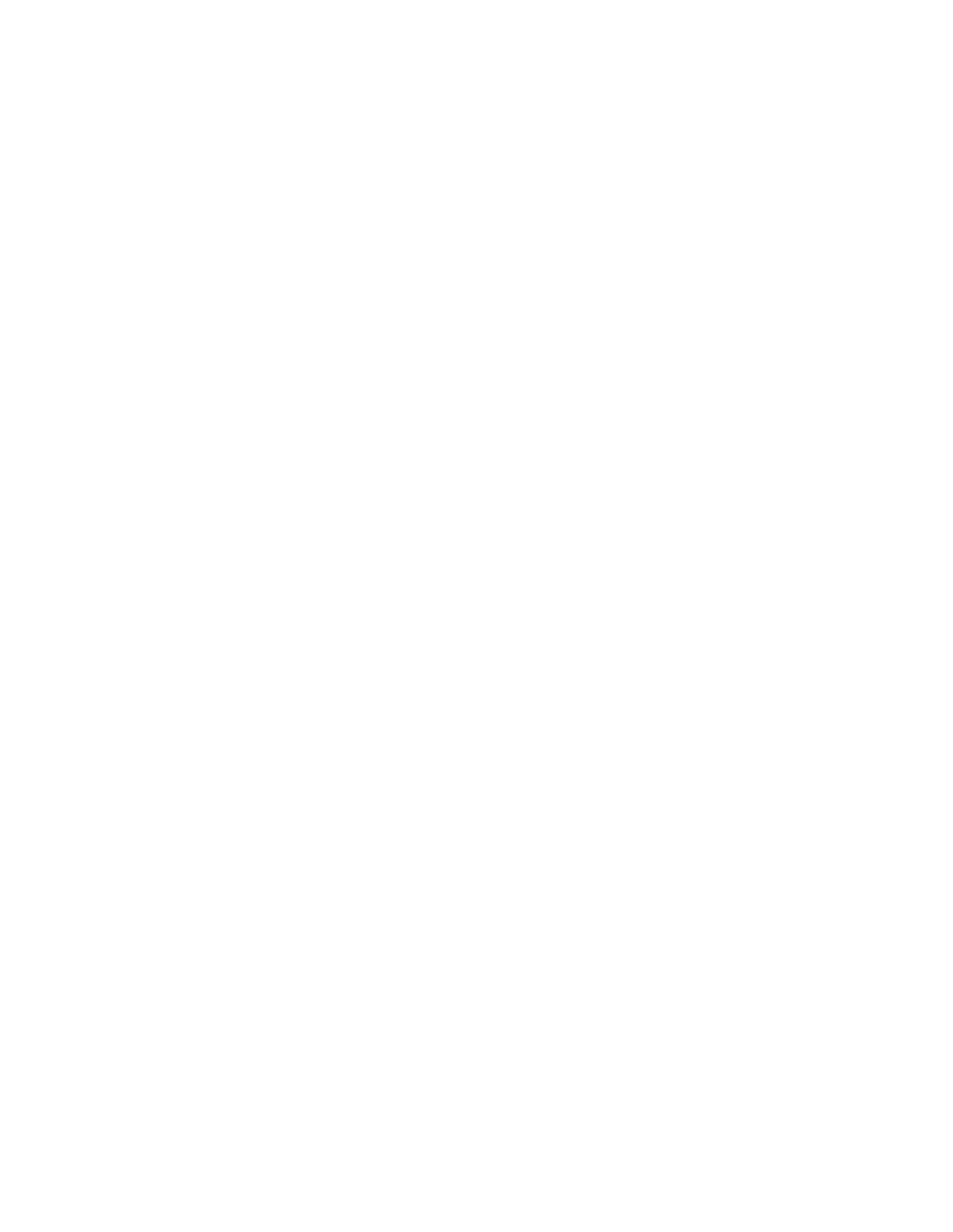# **Official Box Score UNC Greensboro vs ETSU Second Half Statistics Only January 20, 2022 at Brooks Gym - Johnson City**



# **UNC Greensboro 30**

| No. | Plaver                | S  | <b>Pts</b> | <b>FG</b> | 3FG     | <b>FT</b> | OR | <b>DR</b> | TR            | PF       | A        | TO       | <b>B</b> lk | Stl      | <b>Min</b> | $+/-$ |
|-----|-----------------------|----|------------|-----------|---------|-----------|----|-----------|---------------|----------|----------|----------|-------------|----------|------------|-------|
| 03  | POWELL, NASIA         | G  | 6          | $3-5$     | $0 - 0$ | $0 - 1$   | 0  | 4         | 4             | 0        |          | 0        | 0           | 0        | 11         | 9     |
| 12  | CRUDUP, CECE          | G  | 3          | $1 - 4$   | $0 - 0$ | $1 - 2$   | 0  | 3         | 3             | $\Omega$ | 2        | 0        | 0           | 0        | 17         | 12    |
| 14  | BOYD, AJA             | F  | 6          | $3 - 7$   | $0 - 0$ | $0 - 0$   | 0  | 5         | 5             | 1        | 0        | $\Omega$ |             | $\Omega$ | 9          | 9     |
| 15  | CAIN, KHALIS          | F. | 3          | $1 - 2$   | $0 - 0$ | $1 - 2$   | 3  | 2         | 5             | $\Omega$ | 0        |          | 2           | $\Omega$ | 15         | 12    |
| 20  | <b>REDMOND, AMBER</b> | G  | 0          | $0 - 0$   | $0 - 0$ | $0 - 0$   | 0  | ٠         |               | 0        | 0        | 0        | 0           | 0        | 4          | 2     |
| 21  | AMAR, NITZAN          | G  | 3          | $1 - 3$   | $1 - 2$ | $0 - 0$   | 0  | 3         | 3             |          | 3        |          | 0           | 0        | 18         | 17    |
| 22  | <b>GRADY, ISYS</b>    | G  | 6          | $3-6$     | $0 - 0$ | $0 - 0$   |    |           | 2             | 0        |          |          | 0           | 0        | 15         | 12    |
| 33  | SORENSEN, PERNILLA    | F. | 3          | $1 - 3$   | $1 - 2$ | $0 - 0$   |    |           | $\mathcal{P}$ | 0        | 0        |          | $\Omega$    | 0        | 6          | 5     |
| 44  | HOWARD, NIA           | G  | $\Omega$   | $0 - 2$   | $0 - 1$ | $0 - 0$   | 1  | $\Omega$  | 1             | $\Omega$ | $\Omega$ | 0        | $\Omega$    | 0        | 4          | 7     |
|     | <b>TEAM</b>           |    | 0          | $0 - 0$   | $0 - 0$ | $0 - 0$   | 3  | 2         | 5             | $\Omega$ | 0        | 1        | 0           | 0        | 0          |       |
|     | <b>TOTALS</b>         |    | 30         | $13 - 32$ | $2 - 5$ | $2 - 5$   | 9  | 22        | 31            | 2        |          | 5        |             | 0        | 100        |       |

| <b>Shooting By Period</b><br>Period | FG        | FG%   | 3FG      | 3FG%  | FT      | FT%   | Deadball Rebounds: 3,0<br>Last FG Half: NCG 4th-02:17 |
|-------------------------------------|-----------|-------|----------|-------|---------|-------|-------------------------------------------------------|
| 3rd Qtr                             | 7-17      | 41%   | 1-4      | 25%   | 1-2     | 50%   |                                                       |
| 4th Qtr                             | $6 - 15$  | 40%   | $1 - 1$  | 100%  | 1-3     | 33%   |                                                       |
| 2nd Half                            | $13 - 32$ | 41%   | $2 - 5$  | 40%   | $2 - 5$ | 40%   |                                                       |
| Game                                | 24-65     | 36.9% | $3 - 11$ | 27.3% | $5-12$  | 41 7% |                                                       |

# **ETSU 13**

| No. | Plaver                  | S | <b>Pts</b>    | <b>FG</b> | 3FG      | <b>FT</b> | <b>OR</b> | DR       | TR             | PF       | A | TO | <b>Blk</b>   | Stl      | <b>Min</b> | $+/-$ |
|-----|-------------------------|---|---------------|-----------|----------|-----------|-----------|----------|----------------|----------|---|----|--------------|----------|------------|-------|
| 01  | HOOKS, CARLY            | G | 2             | 1-3       | $0 - 1$  | $0-0$     | 0         | 0        | 0              |          | 0 | 0  | $\Omega$     | 0        |            | -6    |
| 05  | <b>CARRINGTON, ABBY</b> | G | 0             | $0 - 2$   | $0 - 2$  | $0 - 0$   | 0         | 0        | 0              | 0        | 0 | 0  | 0            | 0        | 3          | $-2$  |
| 10  | MOORE, COURTNEY         | G | 3             | $1-5$     | $1 - 4$  | $0-0$     | 0         | 0        | 0              |          |   |    |              |          | 20         | $-17$ |
| 11  | VANANDA, AALIYAH        | G | 0             | $0 - 5$   | $0 - 4$  | $0 - 0$   | 0         | 2        | $\overline{2}$ | 0        | 0 | 0  | 2            | 0        | 18         | $-13$ |
| 13  | <b>BURDICK, DEMI</b>    | F | 6             | $3 - 3$   | $0 - 0$  | $0-0$     | 2         | 2        | 4              |          |   | 0  | 2            | 0        | 9          | -1    |
| 21  | ADAMS, AMAYA            | G | 0             | $0 - 0$   | $0 - 0$  | $0 - 0$   | 0         | $\Omega$ | 0              | 0        | 0 |    | $\Omega$     | 0        | 2          | $-4$  |
| 22  | <b>GRIFFIN, DAMIAH</b>  | F | n             | $0 - 4$   | $0 - 4$  | $0 - 0$   | 0         | 1        |                | 0        | 0 | 0  | <sup>0</sup> | 0        | 16         | $-12$ |
| 23  | THOMPSON, SARAH         | G | $\mathcal{P}$ | $1 - 6$   | $0 - 3$  | $0 - 0$   | 0         | $\Omega$ | 0              | 0        |   | 0  | $\Omega$     | $\Omega$ | 13         | $-11$ |
| 24  | DAVIS, JAKHYIA          | C | 0             | $0 - 3$   | $0 - 0$  | $0 - 0$   | 0         | 2        | 2              | $\Omega$ | 0 | 0  | 3            | 0        | 13         | $-19$ |
|     | <b>TEAM</b>             |   | 0             | $0 - 0$   | $0 - 0$  | $0-0$     |           | 3        | 4              | 0        | 0 | 0  | $\Omega$     | 0        | 0          |       |
|     | <b>TOTALS</b>           |   | 13            | $6 - 31$  | $1 - 18$ | $0 - 0$   | 3         | 10       | 13             | 3        | 3 |    |              |          | 100        |       |

| <b>Shooting By Period</b><br>Period | FG       | FG%   | 3FG      | 3FG%   | FT      | FT%   |
|-------------------------------------|----------|-------|----------|--------|---------|-------|
| 3rd Qtr                             | $1 - 16$ | 06%   | $0 - 9$  | $00\%$ | ი-ი     | 0%    |
| 4th Otr                             | $5 - 15$ | 33%   | $1 - 9$  | 11%    | $0 - 0$ | $0\%$ |
| 2nd Half                            | 6-31     | 19%   | $1 - 18$ | 06%    | ი-ი     | $0\%$ |
| Game                                | 17-61    | 27.9% | 4-27     | 14.8%  | ი-ი     | 0%    |

*Deadball Rebounds:* 0,0 *Last FG Half:* ETS 4th-03:03

| Game Notes:                                                       | <b>Score</b> | 1st. | 2nd | 3rd | 4th | <b>TOT</b> | <b>Points from (This Period)</b> | <b>NCG ETS</b> |  |
|-------------------------------------------------------------------|--------------|------|-----|-----|-----|------------|----------------------------------|----------------|--|
| Officials: Kristie Weed, Libya Rentz, Courtney<br><b>Robinson</b> | <b>NCG</b>   |      |     | 16  | 14  | 56         | In the Paint                     | 16             |  |
| Attendance: 412                                                   | <b>ETS</b>   | 6    | 19  |     |     | 38         | Off Turns                        |                |  |
|                                                                   |              |      |     |     |     |            | 2nd Chance                       |                |  |
| Start Time: 07:02 PM ET<br>End Time: 08:49 PM ET                  |              |      |     |     |     |            | <b>Fast Break</b>                |                |  |
| Game Duration: 1:47                                               |              |      |     |     |     |            | Bench                            |                |  |
| Conference Game:                                                  |              |      |     |     |     |            |                                  |                |  |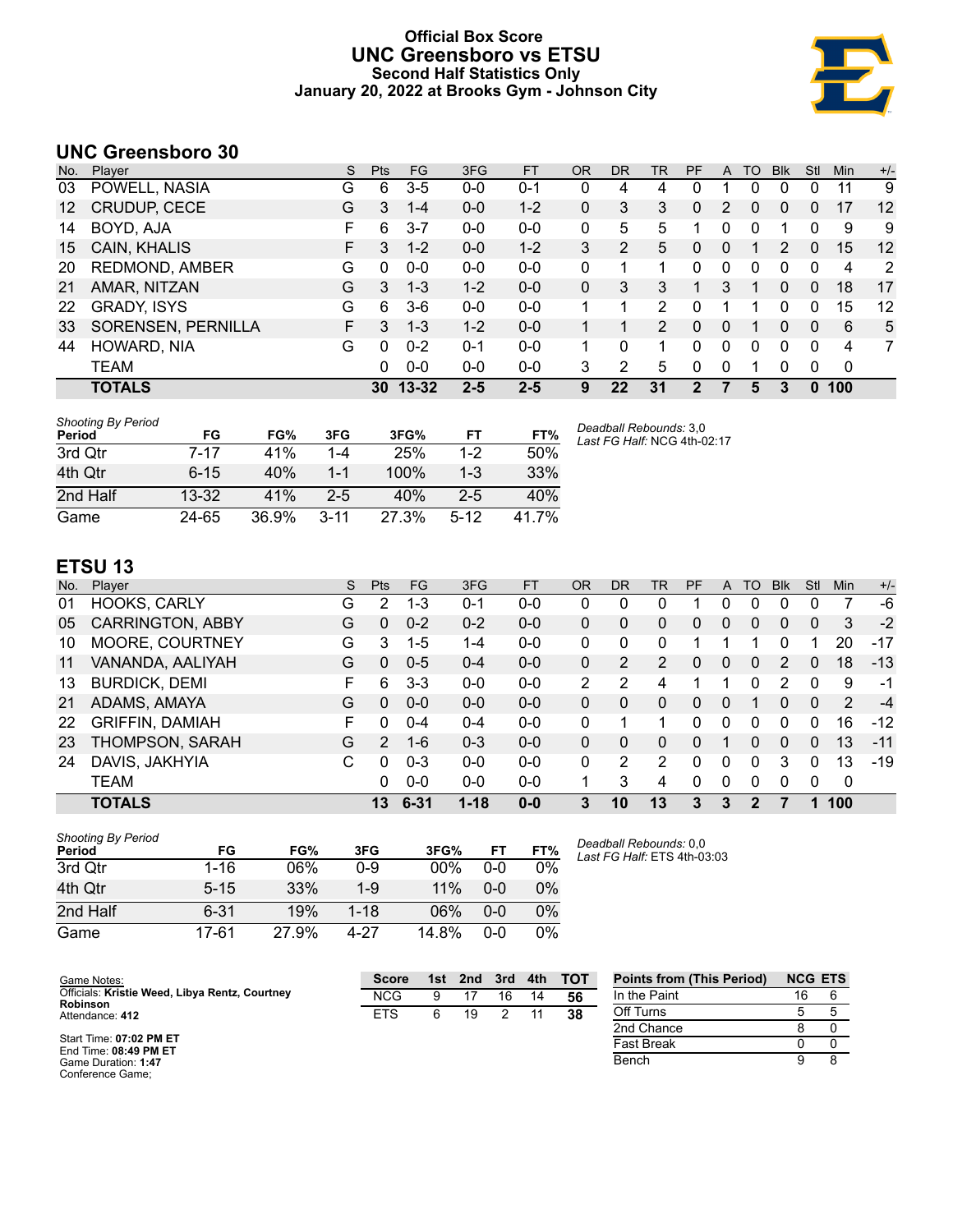# **Official Box Score UNC Greensboro vs ETSU Third Quarter Statistics Only January 20, 2022 at Brooks Gym - Johnson City**



# **UNC Greensboro 30**

| No. | Plaver                | S  | <b>Pts</b>  | <b>FG</b> | 3FG     | <b>FT</b> | <b>OR</b>    | <b>DR</b> | TR | PF | A        | TO       | <b>Blk</b> | Stl          | Min | $+/-$          |
|-----|-----------------------|----|-------------|-----------|---------|-----------|--------------|-----------|----|----|----------|----------|------------|--------------|-----|----------------|
| 12  | CRUDUP, CECE          | G  | 3           | $1 - 2$   | $0 - 0$ | 1-2       | 0            | 0         | 0  | 0  |          | 0        | 0          | 0            |     | 9              |
| 14  | BOYD, AJA             | F  | 4           | $2 - 4$   | $0 - 0$ | $0-0$     | $\mathbf{0}$ | 5         | 5  |    | 0        | $\Omega$ | 1          | 0            | 7   | 9              |
| 15  | CAIN, KHALIS          | F. | 2           | 1-1       | $0 - 0$ | $0 - 0$   | 1            |           | 2  | 0  | 0        |          | 2          | 0            |     | 9              |
| 21  | AMAR, NITZAN          | G  | 3           | $1 - 2$   | $1 - 2$ | $0 - 0$   | $\Omega$     | 3         | 3  | 0  |          | 0        | 0          | 0            | 10  | 14             |
| 22  | <b>GRADY, ISYS</b>    | G  | 2           | $1 - 3$   | $0 - 0$ | $0 - 0$   | 0            |           | 1  | U  |          |          | 0          | 0            | 9   | 12             |
| 03  | POWELL, NASIA         | G  | $2^{\circ}$ | 1-1       | $0 - 0$ | $0 - 0$   | 0            |           |    | 0  |          | 0        | 0          | $\mathbf{0}$ | 3   | 6              |
| 20  | <b>REDMOND, AMBER</b> | G  | 0           | $0 - 0$   | $0 - 0$ | $0 - 0$   | 0            | 0         | 0  | 0  | 0        | 0        | 0          | 0            | 2   | $\overline{2}$ |
| 33  | SORENSEN, PERNILLA    | F  | 0           | $0 - 2$   | $0 - 1$ | $0 - 0$   |              | 0         | 1  | 0  | $\Omega$ |          | 0          | $\Omega$     | 2   | 2              |
| 44  | HOWARD, NIA           | G  | $\Omega$    | $0 - 2$   | $0 - 1$ | $0-0$     | 1            | 0         | 1  | 0  | 0        | $\Omega$ | 0          | 0            | 2   | 7              |
|     | TEAM                  |    |             |           |         |           | 3            |           | 4  | 0  |          | 0        |            |              |     |                |
|     | <b>TOTALS</b>         |    | 16          | 7-17      | $1 - 4$ | $1 - 2$   | 6            | 12        | 18 |    | 4        |          | 3          | $\mathbf{0}$ | 50  |                |

| <b>Shooting By Period</b><br>Period | FG    | FG%   | 3FG      | 3FG%  | FT     | FT%   | Deadball Rebounds: 3,0 |
|-------------------------------------|-------|-------|----------|-------|--------|-------|------------------------|
| 2nd Half                            | 0-0   | 0%    | 0-0      | 0%    | ი-ი    | 0%    |                        |
| Game                                | 24-65 | 36.9% | $3 - 11$ | 27.3% | $5-12$ | 41 7% |                        |

# **ETSU 13**

| No. | Plaver                  | S | <b>Pts</b>     | <b>FG</b> | 3FG     | <b>FT</b> | <b>OR</b>      | DR | TR | PF          | A        | TO | <b>Blk</b> | Stl          | Min | $+/-$        |
|-----|-------------------------|---|----------------|-----------|---------|-----------|----------------|----|----|-------------|----------|----|------------|--------------|-----|--------------|
| 05  | <b>CARRINGTON, ABBY</b> | G | 0              | $0 - 1$   | $0 - 1$ | $0 - 0$   | 0              | 0  | 0  | 0           | $\Omega$ | 0  | 0          |              |     | $-2$         |
| 10  | MOORE, COURTNEY         | G | 0              | $0 - 2$   | $0 - 1$ | $0 - 0$   | 0              | 0  | 0  |             | 0        | 0  | 0          | 0            | 10  | $-14$        |
| 21  | ADAMS, AMAYA            | G | 0              | $0 - 0$   | $0 - 0$ | $0 - 0$   | 0              | 0  | 0  | 0           |          |    | 0          | 0            | 2   | -4           |
| 23  | THOMPSON, SARAH         | G | 0              | $0 - 3$   | $0 - 2$ | $0 - 0$   | $\Omega$       | 0  | 0  | 0           |          | 0  | 0          | 0            | 7   | -8           |
| 24  | DAVIS, JAKHYIA          | С | 0              | $0 - 3$   | $0 - 0$ | $0 - 0$   | $\Omega$       |    |    | 0           |          | 0  |            |              |     | $-14$        |
| 01  | HOOKS, CARLY            | G | 0              | $0 - 0$   | $0 - 0$ | $0 - 0$   | 0              | 0  | 0  | 0           | 0        | 0  | 0          | $\mathbf{0}$ | 3   | -6           |
| 11  | VANANDA, AALIYAH        | G | 0              | $0 - 2$   | $0 - 1$ | $0 - 0$   | 0              | 0  | 0  | 0           | $\Omega$ | 0  |            | 0            | 8   | $-10$        |
| 13  | <b>BURDICK, DEMI</b>    | F | $\mathcal{P}$  | $1 - 1$   | $0 - 0$ | $0 - 0$   | $\overline{2}$ | 2  | 4  | 0           | $\Omega$ | 0  |            | $\Omega$     | 4   | $\mathbf{0}$ |
| 22  | <b>GRIFFIN, DAMIAH</b>  | F | ŋ              | $0 - 4$   | $0 - 4$ | $0 - 0$   | 0              | 0  | 0  | 0           | $\Omega$ | 0  | 0          | $\Omega$     | 9   | $-12$        |
|     | TEAM                    |   |                |           |         |           |                | 1  | 2  | $\mathbf 0$ |          | 0  |            |              |     |              |
|     | <b>TOTALS</b>           |   | $\overline{2}$ | 1-16      | $0 - 9$ | $0 - 0$   |                | 4  |    |             |          |    | З          | 0            | 50  |              |

| <b>Shooting By Period</b><br>Period | FG    | FG%   | 3FG  | 3FG%  | FT      | FT% |
|-------------------------------------|-------|-------|------|-------|---------|-----|
| 2nd Half                            | 0-0   | 0%    | ი ი  | 0%    | $0 - 0$ | 0%  |
| Game                                | 17-61 | 27.9% | 4.27 | 14.8% | 0-0     | 0%  |

*Deadball Rebounds:* 0,0

| Game Notes:                                                       | <b>Score</b> | 1st. | 2nd | 3rd | 4th | <b>TOT</b> | <b>Points (This Period)</b> | <b>NCG ETS</b> |               |
|-------------------------------------------------------------------|--------------|------|-----|-----|-----|------------|-----------------------------|----------------|---------------|
| Officials: Kristie Weed, Libya Rentz, Courtney<br><b>Robinson</b> | <b>NCG</b>   | 9    |     | 16  | 14  | 56         | In the Paint                |                |               |
| Attendance: 412                                                   | <b>ETS</b>   | 6    | 19  |     |     | 38         | Off Turns                   |                |               |
|                                                                   |              |      |     |     |     |            | 2nd Chance                  |                |               |
| Start Time: 07:02 PM ET<br>End Time: 08:49 PM ET                  |              |      |     |     |     |            | <b>Fast Break</b>           |                |               |
| Game Duration: 1:47                                               |              |      |     |     |     |            | Bench                       |                |               |
| Conference Game;                                                  |              |      |     |     |     |            | Per Poss                    | 1.143<br>8/14  | 0.143<br>1/14 |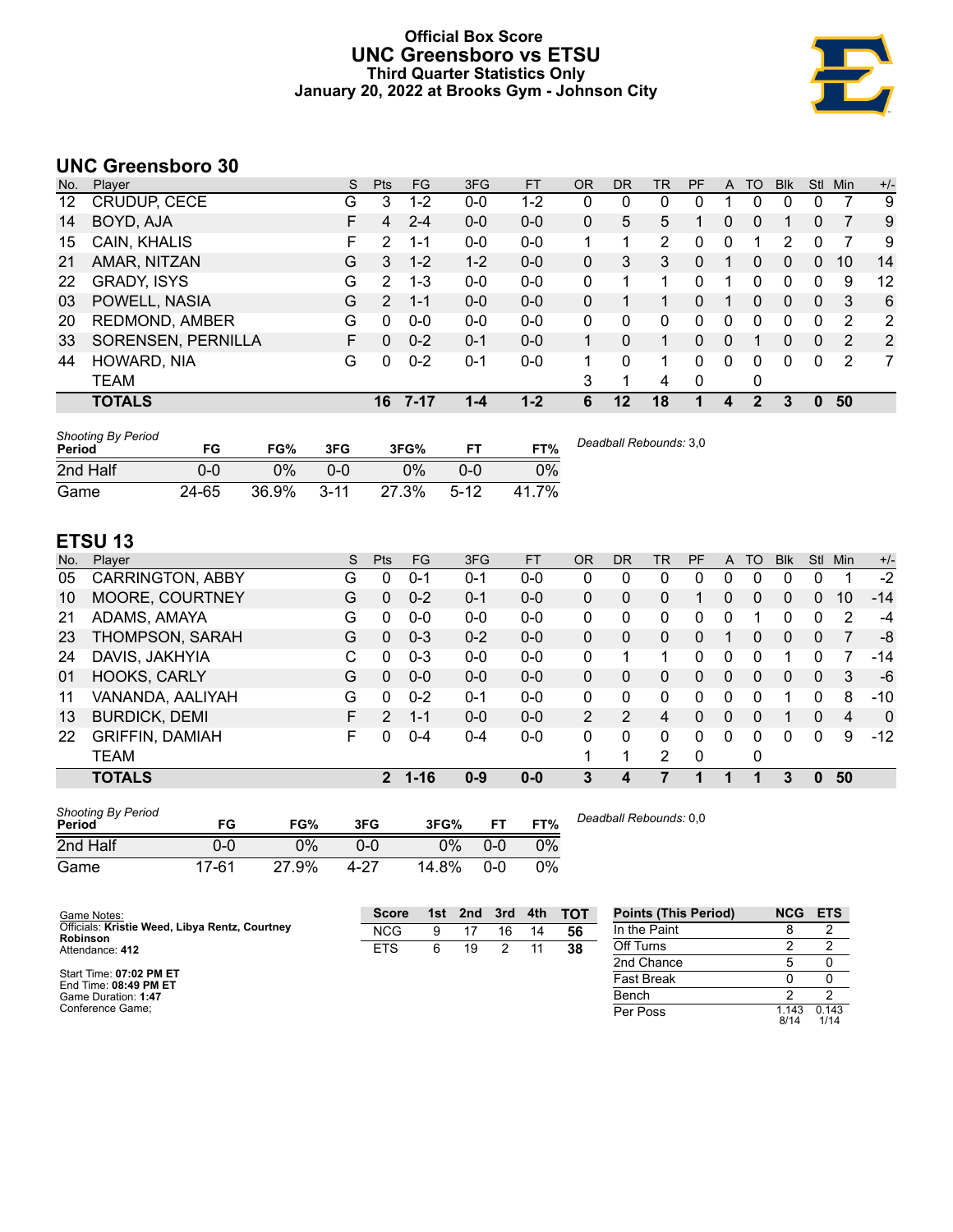# **Official Play-By-Play UNC Greensboro vs ETSU Third Quarter January 20, 2022 at Brooks Gym - Johnson City**



# **Period 3**

<mark>Startersː</mark><br>UNC Greensboro: 12 CRUDUP,CECE (G); 14 BOYD,AJA (F); 15 CAIN,KHALIS (F); 21 AMAR,NITZAN (G); 22 GRADY,ISYS (G);<br>ETSU: 5 CARRINGTON,ABBY (G); 10 MOORE,COURTNEY (G); 21 ADAMS,AMAYA (G); 23 THOMPSON,SARAH (G); 24

| Time           | <b>VISITORS: UNC Greensboro</b>                        | <b>Score</b> | <b>Margin</b>  | <b>HOME: ETSU</b>                                         |
|----------------|--------------------------------------------------------|--------------|----------------|-----------------------------------------------------------|
| 10:00          |                                                        |              |                | SUB OUT: HOOKS, CARLY                                     |
| 10:00          |                                                        |              |                | SUB OUT: BURDICK, DEMI                                    |
| 10:00          |                                                        |              |                | SUB OUT: GRIFFIN, DAMIAH                                  |
| 10:00          |                                                        |              |                | SUB IN: CARRINGTON, ABBY                                  |
| 10:00          |                                                        |              |                | SUB IN: THOMPSON, SARAH                                   |
| 10:00          |                                                        |              |                | SUB IN: DAVIS, JAKHYIA                                    |
| 10:00          | SUB OUT: POWELL, NASIA                                 |              |                |                                                           |
| 10:00          | SUB OUT: REDMOND, AMBER                                |              |                |                                                           |
| 10:00          | SUB IN: CAIN, KHALIS                                   |              |                |                                                           |
| 10:00          | SUB IN: AMAR, NITZAN                                   |              |                |                                                           |
| 09:49          |                                                        |              |                | MISSED JUMPER by THOMPSON, SARAH                          |
| 09:46<br>09:25 | REBOUND (DEF) by BOYD, AJA<br>GOOD! LAYUP by BOYD, AJA | 25-28        | V <sub>3</sub> |                                                           |
| 09:25          | ASSIST by GRADY, ISYS                                  |              |                |                                                           |
| 09:07          |                                                        |              |                | MISSED 3PTR by CARRINGTON, ABBY                           |
| 09:03          | REBOUND (DEF) by BOYD, AJA                             |              |                |                                                           |
| 08:42          | MISSED JUMPER by CRUDUP, CECE                          |              |                |                                                           |
| 08:40          |                                                        |              |                | REBOUND (DEF) by TEAM                                     |
| 08:40          |                                                        |              |                | SUB OUT: CARRINGTON, ABBY                                 |
| 08:40          |                                                        |              |                | SUB IN: GRIFFIN, DAMIAH                                   |
| 08:27          |                                                        |              |                | MISSED LAYUP by DAVIS, JAKHYIA                            |
| 08:27          | BLOCK by CAIN, KHALIS                                  |              |                |                                                           |
| 08:23          | REBOUND (DEF) by BOYD, AJA                             |              |                |                                                           |
| 08:18          | GOOD! LAYUP by BOYD, AJA                               | 25-30        | V <sub>5</sub> |                                                           |
| 08:18          | ASSIST by CRUDUP, CECE                                 |              |                |                                                           |
| 08:07          |                                                        |              |                | TURNOVER (LOSTBALL) by ADAMS, AMAYA                       |
| 08:07          |                                                        |              |                | SUB OUT: ADAMS, AMAYA                                     |
| 08:07          |                                                        |              |                | SUB IN: VANANDA, AALIYAH                                  |
| 07:47          | GOOD! LAYUP by CAIN, KHALIS                            | 25-32        | V <sub>7</sub> |                                                           |
| 07:24          |                                                        |              |                | MISSED LAYUP by DAVIS, JAKHYIA                            |
| 07:19          | REBOUND (DEF) by BOYD, AJA                             |              |                |                                                           |
| 07:16          | MISSED LAYUP by GRADY, ISYS                            |              |                |                                                           |
| 07:14          | REBOUND (OFF) by CAIN, KHALIS                          |              |                |                                                           |
| 06:56          | TURNOVER (BADPASS) by CAIN, KHALIS                     |              |                |                                                           |
| 06:56          |                                                        |              |                | SUB OUT: DAVIS, JAKHYIA                                   |
| 06:56<br>06:40 |                                                        | 27-32        | V <sub>5</sub> | SUB IN: BURDICK, DEMI                                     |
| 06:40          |                                                        |              |                | GOOD! LAYUP by BURDICK, DEMI<br>ASSIST by THOMPSON, SARAH |
| 06:26          | MISSED JUMPER by BOYD, AJA                             |              |                |                                                           |
| 06:22          |                                                        |              |                | REBOUND (DEF) by BURDICK, DEMI                            |
| 06:13          |                                                        |              |                | MISSED 3PTR by THOMPSON, SARAH                            |
| 06:08          |                                                        |              |                | REBOUND (OFF) by BURDICK, DEMI                            |
| 06:06          |                                                        |              |                | MISSED 3PTR by GRIFFIN, DAMIAH                            |
| 05:59          | REBOUND (DEF) by BOYD, AJA                             |              |                |                                                           |
| 05:52          | SUB OUT: BOYD, AJA                                     |              |                |                                                           |
| 05:52          | SUB IN: SORENSEN, PERNILLA                             |              |                |                                                           |
| 05:43          | TURNOVER (LOSTBALL) by SORENSEN, PERNILLA              |              |                |                                                           |
| 05:25          |                                                        |              |                | MISSED JUMPER by VANANDA, AALIYAH                         |
| 05:25          | BLOCK by CAIN, KHALIS                                  |              |                |                                                           |
| 05:24          |                                                        |              |                | REBOUND (OFF) by TEAM                                     |
| 05:12          |                                                        |              |                | MISSED 3PTR by THOMPSON, SARAH                            |
| 05:08          |                                                        |              |                | REBOUND (OFF) by BURDICK, DEMI                            |
| 04:55          |                                                        |              |                | MISSED 3PTR by GRIFFIN, DAMIAH                            |
| 04:51          | REBOUND (DEF) by CAIN, KHALIS                          |              |                |                                                           |
| 04:42          | MISSED 3PTR by AMAR, NITZAN                            |              |                |                                                           |
| 04:38          | REBOUND (OFF) by TEAM                                  |              |                |                                                           |
| 04:38          |                                                        |              |                |                                                           |
| 04:38          | SUB OUT: GRADY, ISYS                                   |              |                |                                                           |
| 04:38          | SUB IN: HOWARD, NIA                                    |              |                |                                                           |
| 04:37          | MISSED JUMPER by SORENSEN, PERNILLA                    |              |                |                                                           |
| 04:37          |                                                        |              |                | BLOCK by BURDICK, DEMI                                    |
| 04:29          | REBOUND (OFF) by SORENSEN, PERNILLA                    |              |                |                                                           |
| 04:17          | MISSED 3PTR by SORENSEN, PERNILLA                      |              |                |                                                           |
| 04:17          |                                                        |              |                | BLOCK by VANANDA, AALIYAH                                 |
| 04:12          |                                                        |              |                | REBOUND (DEF) by BURDICK, DEMI                            |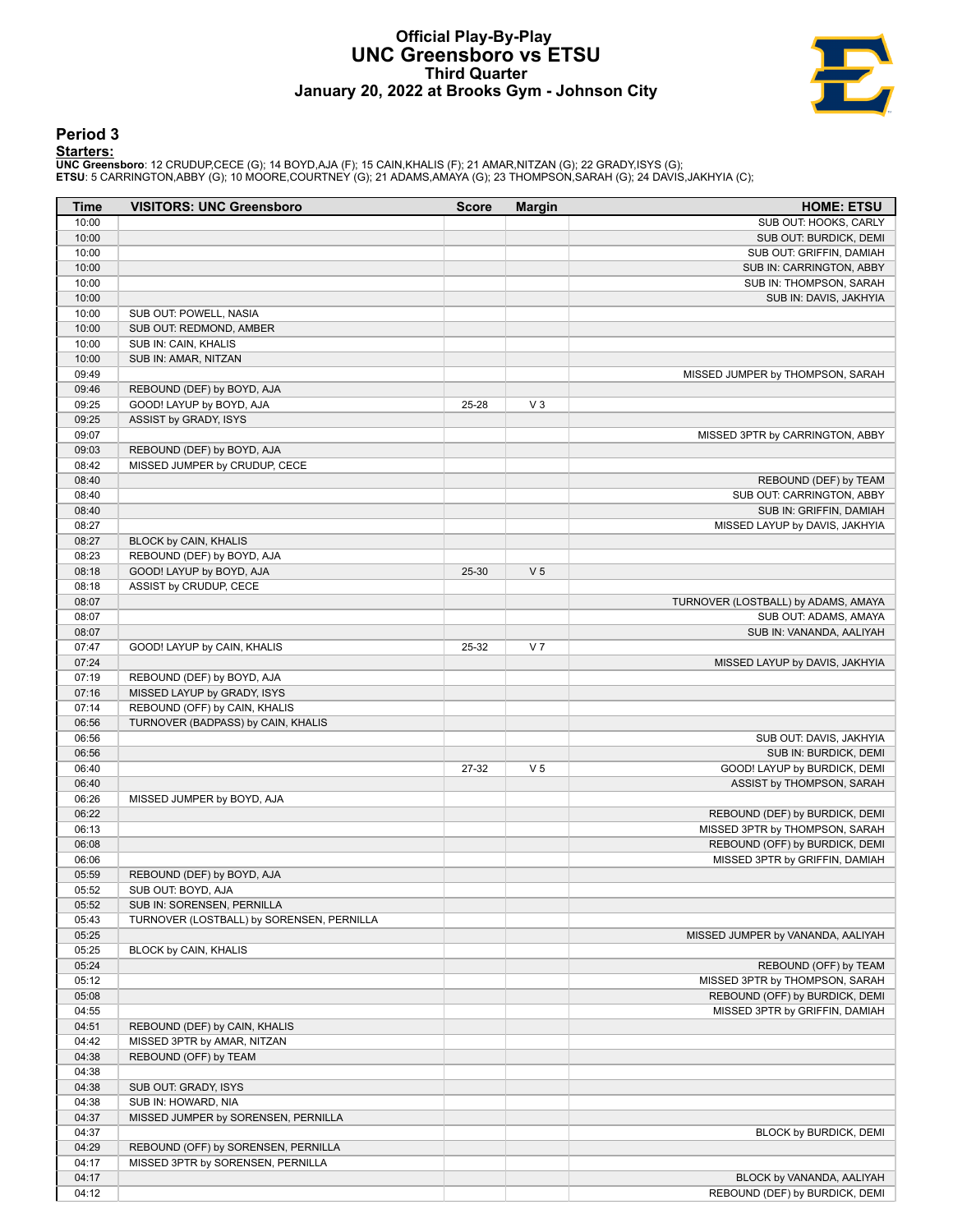| Time  | <b>VISITORS: UNC Greensboro</b>  | <b>Score</b> | <b>Margin</b>   | <b>HOME: ETSU</b>                  |
|-------|----------------------------------|--------------|-----------------|------------------------------------|
| 04:10 |                                  |              |                 | MISSED 3PTR by VANANDA, AALIYAH    |
| 04:06 | REBOUND (DEF) by AMAR, NITZAN    |              |                 |                                    |
| 03:52 | GOOD! JUMPER by CRUDUP, CECE     | 27-34        | V <sub>7</sub>  |                                    |
| 03:33 |                                  |              |                 | MISSED JUMPER by MOORE, COURTNEY   |
| 03:30 | REBOUND (DEF) by AMAR, NITZAN    |              |                 |                                    |
| 03:26 |                                  |              |                 | SUB OUT: BURDICK, DEMI             |
| 03:26 |                                  |              |                 | SUB IN: DAVIS, JAKHYIA             |
| 03:26 | SUB OUT: CAIN, KHALIS            |              |                 |                                    |
| 03:26 | SUB OUT: SORENSEN, PERNILLA      |              |                 |                                    |
| 03:26 | SUB IN: BOYD, AJA                |              |                 |                                    |
| 03:26 | SUB IN: GRADY, ISYS              |              |                 |                                    |
| 03:04 | MISSED JUMPER by HOWARD, NIA     |              |                 |                                    |
| 03:01 | REBOUND (OFF) by HOWARD, NIA     |              |                 |                                    |
| 02:56 | GOOD! LAYUP by GRADY, ISYS [PNT] | 27-36        | V <sub>9</sub>  |                                    |
| 02:56 | ASSIST by AMAR, NITZAN           |              |                 |                                    |
| 02:41 |                                  |              |                 |                                    |
| 02:37 |                                  |              |                 | MISSED 3PTR by GRIFFIN, DAMIAH     |
|       | REBOUND (DEF) by AMAR, NITZAN    |              |                 |                                    |
| 02:32 |                                  |              |                 | FOUL (PERSONAL) by MOORE, COURTNEY |
| 02:32 |                                  |              |                 | SUB OUT: THOMPSON, SARAH           |
| 02:32 |                                  |              |                 | SUB IN: HOOKS, CARLY               |
| 02:32 | SUB OUT: HOWARD, NIA             |              |                 |                                    |
| 02:32 | SUB IN: POWELL, NASIA            |              |                 |                                    |
| 02:32 | MISSED FT by CRUDUP, CECE        |              |                 |                                    |
| 02:32 | REBOUND (OFF) by TEAM            |              |                 |                                    |
| 02:32 | GOOD! FT by CRUDUP, CECE         | 27-37        | $V$ 10          |                                    |
| 02:32 | SUB OUT: CRUDUP, CECE            |              |                 |                                    |
| 02:32 | SUB IN: REDMOND, AMBER           |              |                 |                                    |
| 02:16 |                                  |              |                 | MISSED 3PTR by MOORE, COURTNEY     |
| 02:14 | REBOUND (DEF) by TEAM            |              |                 |                                    |
| 02:14 |                                  |              |                 | TIMEOUT 30SEC                      |
| 02:14 |                                  |              |                 |                                    |
| 01:55 | MISSED JUMPER by GRADY, ISYS     |              |                 |                                    |
| 01:51 |                                  |              |                 | REBOUND (DEF) by DAVIS, JAKHYIA    |
| 01:51 | FOUL (PERSONAL) by BOYD, AJA     |              |                 |                                    |
| 01:31 |                                  |              |                 | MISSED LAYUP by DAVIS, JAKHYIA     |
| 01:31 | BLOCK by BOYD, AJA               |              |                 |                                    |
| 01:26 | REBOUND (DEF) by POWELL, NASIA   |              |                 |                                    |
| 01:13 | GOOD! JUMPER by POWELL, NASIA    | 27-39        | V <sub>12</sub> |                                    |
| 00:51 |                                  |              |                 | MISSED 3PTR by GRIFFIN, DAMIAH     |
| 00:47 | REBOUND (DEF) by GRADY, ISYS     |              |                 |                                    |
| 00:22 | MISSED LAYUP by BOYD, AJA        |              |                 |                                    |
| 00:22 |                                  |              |                 | BLOCK by DAVIS, JAKHYIA            |
| 00:22 | REBOUND (OFF) by TEAM            |              |                 |                                    |
| 00:22 | SUB OUT: REDMOND, AMBER          |              |                 |                                    |
| 00:22 | SUB IN: HOWARD, NIA              |              |                 |                                    |
| 00:16 | MISSED 3PTR by HOWARD, NIA       |              |                 |                                    |
| 00:12 | REBOUND (OFF) by TEAM            |              |                 |                                    |
| 00:12 | SUB IN: CAIN, KHALIS             |              |                 |                                    |
| 00:12 | SUB OUT: BOYD, AJA               |              |                 |                                    |
| 00:00 | GOOD! 3PTR by AMAR, NITZAN       | $27-42$      | V <sub>15</sub> |                                    |
| 00:00 | ASSIST by POWELL, NASIA          |              |                 |                                    |
|       |                                  |              |                 |                                    |

# **UNC Greensboro 42, ETSU 27**

| <b>Points (This Period)</b> | <b>NCG</b>    | <b>ETS</b>    |
|-----------------------------|---------------|---------------|
| In the Paint                |               |               |
| Off Turns                   |               |               |
| 2nd Chance                  |               |               |
| <b>Fast Break</b>           |               |               |
| Bench                       |               |               |
| Per Poss                    | 1.143<br>8/14 | 0.143<br>1/14 |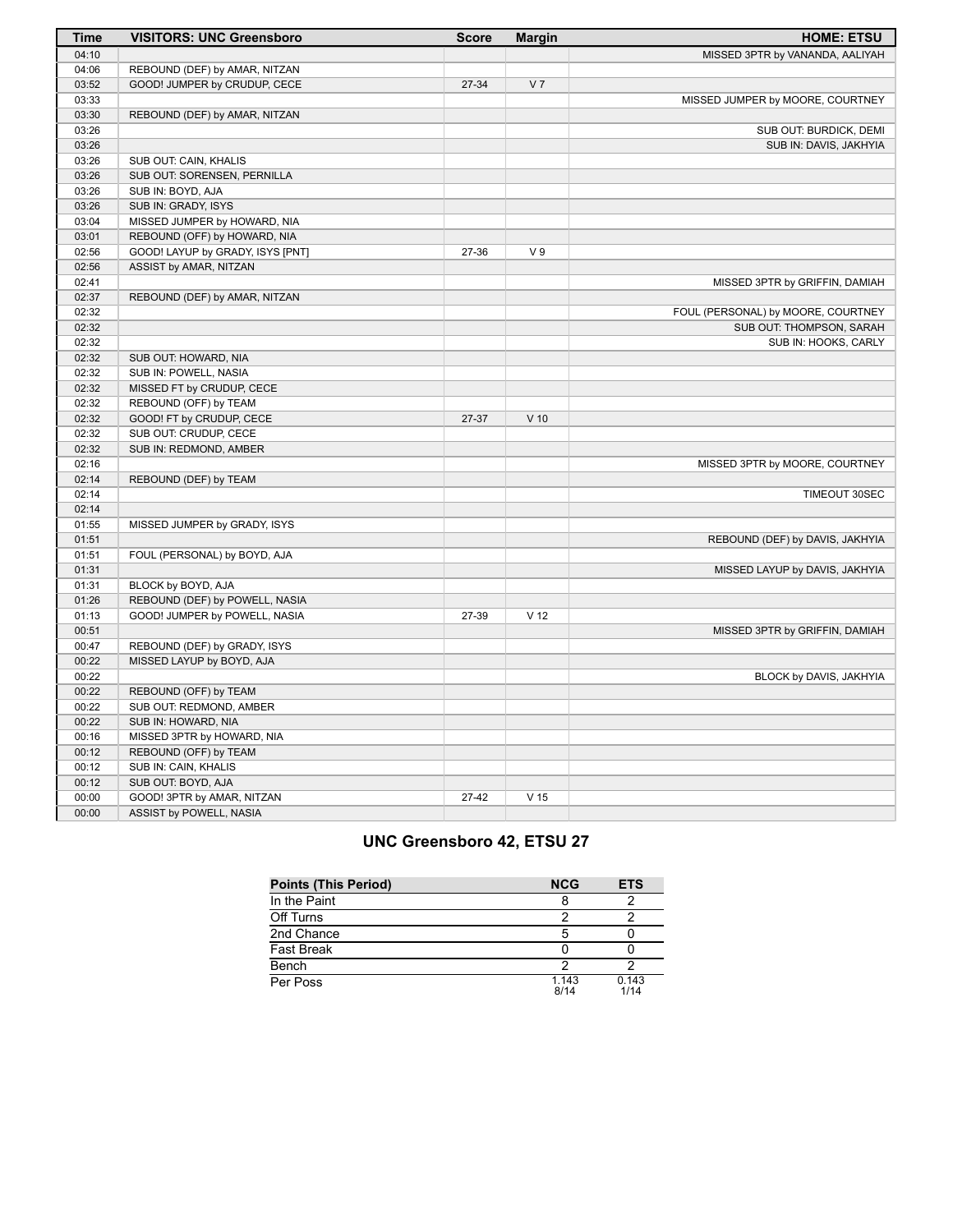# **Official Box Score UNC Greensboro vs ETSU Fourth Quarter Statistics Only January 20, 2022 at Brooks Gym - Johnson City**



# **UNC Greensboro 14**

| No. | Plaver                | S  | Pts      | <b>FG</b> | 3FG     | <b>FT</b> | <b>OR</b> | <b>DR</b> | TR | PF | A            | TO       | <b>Blk</b> | Stl      | Min            | $+/-$          |
|-----|-----------------------|----|----------|-----------|---------|-----------|-----------|-----------|----|----|--------------|----------|------------|----------|----------------|----------------|
| 12  | CRUDUP, CECE          | G  | 0        | $0 - 2$   | $0-0$   | $0-0$     | 0         | 3         | 3  | 0  |              | 0        | 0          | 0        | 10             | 3              |
| 14  | BOYD, AJA             | F  | 2        | $1 - 3$   | $0-0$   | $0-0$     | 0         | 0         | 0  | 0  | $\mathbf{0}$ | 0        | 0          | $\Omega$ | 2              | $\overline{0}$ |
| 15  | CAIN, KHALIS          | F  |          | $0 - 1$   | $0 - 0$ | $1 - 2$   | 2         |           | 3  | 0  | 0            | $\Omega$ | 0          | 0        | 8              | 3              |
| 21  | AMAR, NITZAN          | G  | 0        | $0 - 1$   | $0 - 0$ | $0 - 0$   | $\Omega$  | 0         | 0  | 1  | 2            |          | 0          | $\Omega$ | 8              | 3              |
| 22  | <b>GRADY, ISYS</b>    | G  | 4        | $2 - 3$   | $0-0$   | $0 - 0$   | 1         | 0         | 1  | U  | 0            |          | 0          | 0        | 6              | $\mathbf{0}$   |
| 03  | POWELL, NASIA         | G  | 4        | $2 - 4$   | $0 - 0$ | $0 - 1$   | 0         | 3         | 3  | 0  | 0            | 0        | 0          | 0        | 8              | 3              |
| 20  | <b>REDMOND, AMBER</b> | G  | 0        | $0 - 0$   | $0 - 0$ | $0-0$     | 0         |           | 1  | 0  | 0            | 0        | 0          | 0        | 2              | 0              |
| 33  | SORENSEN, PERNILLA    | F. | 3        | 1-1       | $1 - 1$ | $0 - 0$   | 0         |           |    | 0  | 0            | $\Omega$ | 0          | $\Omega$ | $\overline{4}$ | 3              |
| 44  | HOWARD, NIA           | G  | $\Omega$ | $0 - 0$   | $0 - 0$ | $0 - 0$   | 0         | 0         | 0  | 0  | 0            | $\Omega$ | 0          | $\Omega$ | 2              | $\overline{0}$ |
|     | TEAM                  |    |          |           |         |           | 0         |           | 1  | 0  |              |          |            |          |                |                |
|     | <b>TOTALS</b>         |    | 14       | $6 - 15$  | $1 - 1$ | $1 - 3$   | 3         | 10        | 13 |    | 3            | 3        | 0          | 0        | 50             |                |

| <b>Shooting By Period</b><br>Period | FG    | FG%   | 3FG      | 3FG%  |          | FT%   | Deadball Rebounds: 3,0 |
|-------------------------------------|-------|-------|----------|-------|----------|-------|------------------------|
| Game                                | 24-65 | 36.9% | $3 - 11$ | 27.3% | $5 - 12$ | $7\%$ |                        |

# **ETSU 11**

| No. | Player                  | S  | <b>Pts</b>     | <b>FG</b> | 3FG     | <b>FT</b> | <b>OR</b>    | DR | <b>TR</b>      | <b>PF</b> | A            | TO       | <b>B</b> lk    | Stl      | Min | $+/-$        |
|-----|-------------------------|----|----------------|-----------|---------|-----------|--------------|----|----------------|-----------|--------------|----------|----------------|----------|-----|--------------|
| 05  | <b>CARRINGTON, ABBY</b> | G  | 0              | $0 - 1$   | 0-1     | $0-0$     | 0            | 0  | 0              | 0         | 0            | 0        | O              | 0        | 2   | -0           |
| 10  | MOORE, COURTNEY         | G  | 3              | $1 - 3$   | $1 - 3$ | $0 - 0$   | 0            | 0  | 0              | 0         |              |          | 0              |          | 10  | $-3$         |
| 21  | ADAMS, AMAYA            | G  | 0              | $0 - 0$   | $0 - 0$ | $0-0$     | 0            | 0  | 0              | 0         | 0            | 0        | 0              | 0        | 0   | $\mathbf{0}$ |
| 23  | THOMPSON, SARAH         | G  | $\overline{2}$ | $1 - 3$   | $0 - 1$ | $0 - 0$   | $\mathbf{0}$ | 0  | $\mathbf{0}$   | 0         | $\mathbf{0}$ | $\Omega$ | 0              | 0        | 6   | $-3$         |
| 24  | DAVIS, JAKHYIA          | С  | 0              | $0 - 0$   | $0 - 0$ | $0-0$     | 0            |    | 1              | 0         | 0            | 0        | $\overline{2}$ | 0        | 6   | -5           |
| 01  | HOOKS, CARLY            | G  | $\mathcal{P}$  | $1 - 3$   | $0 - 1$ | $0-0$     | $\mathbf{0}$ | 0  | 0              | 1         | 0            | $\Omega$ | 0              | $\Omega$ | 4   | $\mathbf{0}$ |
| 11  | VANANDA, AALIYAH        | G  | 0              | $0 - 3$   | $0 - 3$ | $0-0$     | 0            | 2  | $\overline{2}$ | 0         | 0            | 0        | 1              | 0        | 10  | -3           |
| 13  | <b>BURDICK, DEMI</b>    | F. | 4              | $2 - 2$   | $0 - 0$ | $0 - 0$   | $\Omega$     | 0  | 0              |           |              | 0        | 1              | 0        | 5   | $-1$         |
| 22  | <b>GRIFFIN, DAMIAH</b>  | F  | U              | $0 - 0$   | $0 - 0$ | $0-0$     | 0            |    | 1              | 0         | 0            | 0        | 0              | 0        | 7   | $\mathbf{0}$ |
|     | <b>TEAM</b>             |    |                |           |         |           | 0            | 2  | 2              | 0         |              | 0        |                |          |     |              |
|     | <b>TOTALS</b>           |    | 11             | $5 - 15$  | $1 - 9$ | $0 - 0$   | 0            | 6  | 6              | 2         | 2            |          | 4              |          | 50  |              |
|     |                         |    |                |           |         |           |              |    |                |           |              |          |                |          |     |              |

| <b>Shooting By Period</b><br>Period | FG      | FG%   | 3FG  | 3FG%  |         | FT% |  |
|-------------------------------------|---------|-------|------|-------|---------|-----|--|
| Game                                | $17-61$ | 27.9% | 4-27 | 14.8% | $0 - 0$ | 0%  |  |

*Deadball Rebounds:* 0,0

Per Poss

0.875<br>7/16

0.688 5/16

| Game Notes:                                                       | <b>Score</b> | 1st | 2 <sub>nd</sub> | 3rd | 4th | <b>TOT</b> | <b>Points (This Period)</b> | <b>NCG</b> | ETS |
|-------------------------------------------------------------------|--------------|-----|-----------------|-----|-----|------------|-----------------------------|------------|-----|
| Officials: Kristie Weed, Libya Rentz, Courtney<br><b>Robinson</b> | <b>NCG</b>   |     |                 | 16  | 14  | -56        | In the Paint                |            |     |
| Attendance: 412                                                   | <b>ETS</b>   | 6   | 19              |     |     | 38         | Off Turns                   |            |     |
|                                                                   |              |     |                 |     |     |            | 2nd Chance                  |            |     |
| Start Time: 07:02 PM ET<br>End Time: $08:49$ PM ET                |              |     |                 |     |     |            | <b>Fast Break</b>           |            |     |
| Game Duration: 1:47                                               |              |     |                 |     |     |            | Bench                       |            |     |

End Time: **08:49 PM ET** Game Duration: **1:47** Conference Game;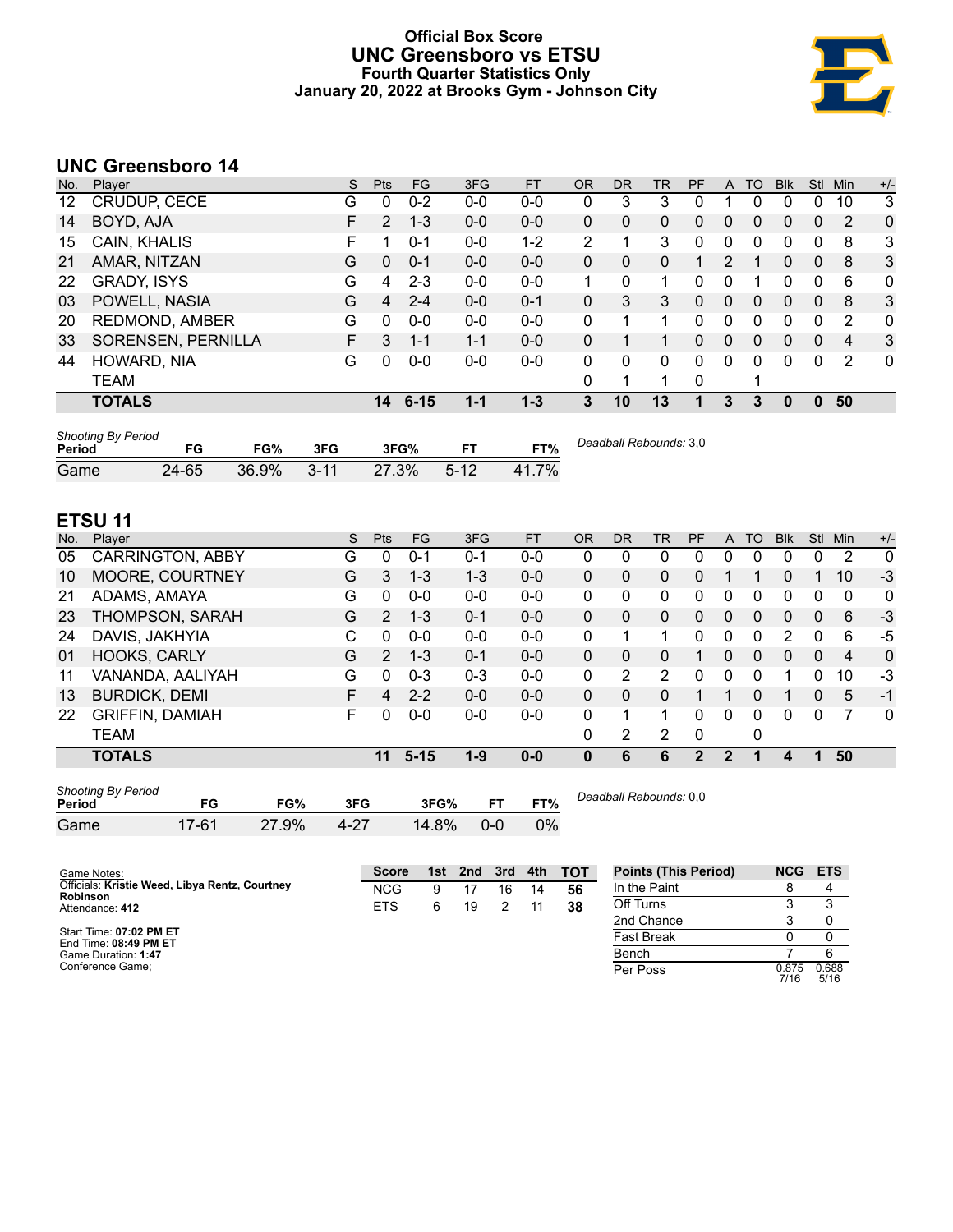# **Official Play-By-Play UNC Greensboro vs ETSU Fourth Quarter January 20, 2022 at Brooks Gym - Johnson City**



# **Period 4**

<mark>Startersː</mark><br>UNC Greensboro: 12 CRUDUP,CECE (G); 14 BOYD,AJA (F); 15 CAIN,KHALIS (F); 21 AMAR,NITZAN (G); 22 GRADY,ISYS (G);<br>ETSU: 5 CARRINGTON,ABBY (G); 10 MOORE,COURTNEY (G); 21 ADAMS,AMAYA (G); 23 THOMPSON,SARAH (G); 24

| Time  | <b>VISITORS: UNC Greensboro</b>    | <b>Score</b> | <b>Margin</b>   | <b>HOME: ETSU</b>                  |
|-------|------------------------------------|--------------|-----------------|------------------------------------|
| 10:00 | SUB OUT: AMAR, NITZAN              |              |                 |                                    |
| 10:00 | SUB IN: CRUDUP, CECE               |              |                 |                                    |
| 09:46 |                                    | 29-42        | V <sub>13</sub> | GOOD! JUMPER by HOOKS, CARLY [PNT] |
| 09:22 | GOOD! LAYUP by POWELL, NASIA [PNT] | 29-44        | V <sub>15</sub> |                                    |
| 09:22 |                                    |              |                 | FOUL (PERSONAL) by HOOKS, CARLY    |
| 09:22 |                                    |              |                 | SUB OUT: HOOKS, CARLY              |
| 09:22 |                                    |              |                 | SUB IN: THOMPSON, SARAH            |
| 09:21 | MISSED FT by POWELL, NASIA         |              |                 |                                    |
| 09:19 |                                    |              |                 | REBOUND (DEF) by GRIFFIN, DAMIAH   |
| 08:58 |                                    |              |                 | MISSED 3PTR by MOORE, COURTNEY     |
| 08:55 | REBOUND (DEF) by POWELL, NASIA     |              |                 |                                    |
| 08:25 | MISSED JUMPER by CRUDUP, CECE      |              |                 |                                    |
| 08:25 |                                    |              |                 | BLOCK by DAVIS, JAKHYIA            |
| 08:25 |                                    |              |                 | REBOUND (DEF) by VANANDA, AALIYAH  |
| 08:25 | SUB OUT: HOWARD, NIA               |              |                 |                                    |
| 08:25 | SUB IN: AMAR, NITZAN               |              |                 |                                    |
| 08:09 |                                    | $31 - 44$    | V <sub>13</sub> | GOOD! JUMPER by THOMPSON, SARAH    |
| 07:40 | GOOD! LAYUP by POWELL, NASIA [PNT] | $31 - 46$    | V <sub>15</sub> |                                    |
| 07:28 |                                    |              |                 | MISSED 3PTR by THOMPSON, SARAH     |
| 07:28 | REBOUND (DEF) by TEAM              |              |                 |                                    |
| 07:28 |                                    |              |                 | SUB OUT: THOMPSON, SARAH           |
| 07:28 |                                    |              |                 | SUB IN: HOOKS, CARLY               |
| 07:14 | GOOD! JUMPER by GRADY, ISYS        | $31 - 48$    | V <sub>17</sub> |                                    |
| 07:14 | ASSIST by AMAR, NITZAN             |              |                 |                                    |
| 06:54 |                                    |              |                 | TIMEOUT 30SEC                      |
| 06:54 |                                    |              |                 |                                    |
| 06:54 |                                    |              |                 | SUB OUT: DAVIS, JAKHYIA            |
| 06:54 |                                    |              |                 | SUB IN: BURDICK, DEMI              |
| 06:45 |                                    |              |                 | MISSED JUMPER by HOOKS, CARLY      |
| 06:43 | REBOUND (DEF) by CRUDUP, CECE      |              |                 |                                    |
| 06:14 | MISSED JUMPER by GRADY, ISYS       |              |                 |                                    |
| 06:09 | REBOUND (OFF) by CAIN, KHALIS      |              |                 |                                    |
| 06:08 | MISSED LAYUP by CAIN, KHALIS       |              |                 |                                    |
| 06:06 | REBOUND (OFF) by CAIN, KHALIS      |              |                 |                                    |
| 06:06 |                                    |              |                 | FOUL (PERSONAL) by BURDICK, DEMI   |
| 06:06 | MISSED FT by CAIN, KHALIS          |              |                 |                                    |
| 06:06 | REBOUND (OFF) by TEAM              |              |                 |                                    |
| 06:06 | GOOD! FT by CAIN, KHALIS           | $31 - 49$    | V <sub>18</sub> |                                    |
| 05:56 |                                    | 33-49        | $V$ 16          | GOOD! JUMPER by BURDICK, DEMI      |
| 05:56 |                                    |              |                 | ASSIST by MOORE, COURTNEY          |
| 05:21 | MISSED JUMPER by POWELL, NASIA     |              |                 |                                    |
| 05:17 | REBOUND (OFF) by GRADY, ISYS       |              |                 |                                    |
| 05:15 | GOOD! JUMPER by GRADY, ISYS [PNT]  | 33-51        | V <sub>18</sub> |                                    |
| 05:04 | FOUL (PERSONAL) by AMAR, NITZAN    |              |                 |                                    |
| 04:47 |                                    |              |                 | MISSED 3PTR by HOOKS, CARLY        |
| 04:44 | REBOUND (DEF) by CRUDUP, CECE      |              |                 |                                    |
| 04:27 | TURNOVER (LOSTBALL) by GRADY, ISYS |              |                 |                                    |
| 04:27 |                                    |              |                 | STEAL by MOORE, COURTNEY           |
| 04:16 |                                    | 36-51        | V <sub>15</sub> | GOOD! 3PTR by MOORE, COURTNEY      |
| 04:16 |                                    |              |                 | ASSIST by BURDICK, DEMI            |
| 04:00 | <b>TIMEOUT TEAM</b>                |              |                 |                                    |
| 04:00 |                                    |              |                 | SUB OUT: HOOKS, CARLY              |
| 04:00 |                                    |              |                 | SUB IN: THOMPSON, SARAH            |
| 04:00 | SUB OUT: POWELL, NASIA             |              |                 |                                    |
| 04:00 | SUB OUT: CAIN, KHALIS              |              |                 |                                    |
| 04:00 | SUB OUT: GRADY, ISYS               |              |                 |                                    |
| 04:00 | SUB IN: BOYD, AJA                  |              |                 |                                    |
| 04:00 | SUB IN: REDMOND, AMBER             |              |                 |                                    |
| 04:00 | SUB IN: SORENSEN, PERNILLA         |              |                 |                                    |
| 03:41 | MISSED LAYUP by BOYD, AJA          |              |                 |                                    |
| 03:41 |                                    |              |                 | BLOCK by BURDICK, DEMI             |
| 03:41 |                                    |              |                 | REBOUND (DEF) by TEAM              |
| 03:33 |                                    |              |                 | MISSED JUMPER by THOMPSON, SARAH   |
| 03:30 | REBOUND (DEF) by REDMOND, AMBER    |              |                 |                                    |
| 03:24 | GOOD! JUMPER by BOYD, AJA [PNT]    | 36-53        | V 17            |                                    |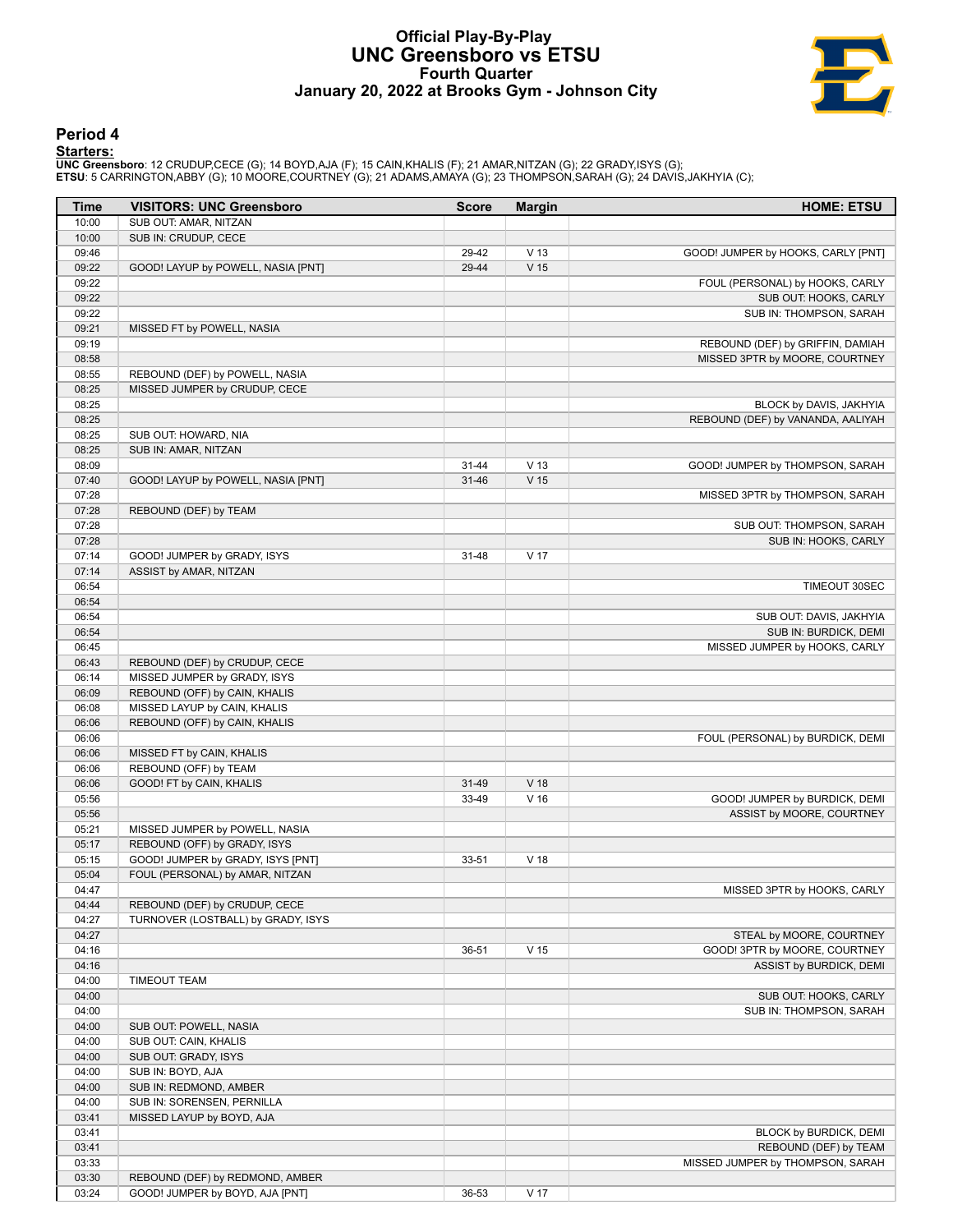| <b>Time</b> | <b>VISITORS: UNC Greensboro</b>     | <b>Score</b> | <b>Margin</b>   | <b>HOME: ETSU</b>                    |
|-------------|-------------------------------------|--------------|-----------------|--------------------------------------|
| 03:24       | ASSIST by CRUDUP, CECE              |              |                 |                                      |
| 03:03       |                                     | 38-53        | V <sub>15</sub> | GOOD! LAYUP by BURDICK, DEMI [PNT]   |
| 02:36       |                                     |              |                 | SUB OUT: GRIFFIN, DAMIAH             |
| 02:36       |                                     |              |                 | SUB IN: DAVIS, JAKHYIA               |
| 02:29       | MISSED JUMPER by BOYD, AJA          |              |                 |                                      |
| 02:29       |                                     |              |                 | BLOCK by DAVIS, JAKHYIA              |
| 02:29       |                                     |              |                 | REBOUND (DEF) by VANANDA, AALIYAH    |
| 02:22       |                                     |              |                 | TURNOVER (TRAVEL) by MOORE, COURTNEY |
| 02:22       | SUB OUT: BOYD, AJA                  |              |                 |                                      |
| 02:22       | SUB IN: CAIN, KHALIS                |              |                 |                                      |
| 02:21       | SUB OUT: REDMOND, AMBER             |              |                 |                                      |
| 02:21       | SUB IN: POWELL, NASIA               |              |                 |                                      |
| 02:17       | GOOD! 3PTR by SORENSEN, PERNILLA    | 38-56        | V 18            |                                      |
| 02:17       | ASSIST by AMAR, NITZAN              |              |                 |                                      |
| 02:02       |                                     |              |                 | MISSED 3PTR by VANANDA, AALIYAH      |
| 01:58       | REBOUND (DEF) by CRUDUP, CECE       |              |                 |                                      |
| 01:55       | TURNOVER (TRAVEL) by AMAR, NITZAN   |              |                 |                                      |
| 01:52       |                                     |              |                 | MISSED 3PTR by VANANDA, AALIYAH      |
| 01:47       | REBOUND (DEF) by CAIN, KHALIS       |              |                 |                                      |
| 01:39       | MISSED JUMPER by POWELL, NASIA      |              |                 |                                      |
| 01:38       |                                     |              |                 | REBOUND (DEF) by TEAM                |
| 01:38       |                                     |              |                 | SUB OUT: BURDICK, DEMI               |
| 01:38       |                                     |              |                 | SUB IN: CARRINGTON, ABBY             |
| 01:19       |                                     |              |                 | MISSED 3PTR by MOORE, COURTNEY       |
| 01:15       | REBOUND (DEF) by POWELL, NASIA      |              |                 |                                      |
| 00:50       | MISSED LAYUP by AMAR, NITZAN        |              |                 |                                      |
| 00:46       |                                     |              |                 | REBOUND (DEF) by DAVIS, JAKHYIA      |
| 00:41       |                                     |              |                 | MISSED 3PTR by CARRINGTON, ABBY      |
| 00:33       | REBOUND (DEF) by SORENSEN, PERNILLA |              |                 |                                      |
| 00:07       | MISSED JUMPER by CRUDUP, CECE       |              |                 |                                      |
| 00:07       |                                     |              |                 | BLOCK by VANANDA, AALIYAH            |
| 00:05       | REBOUND (OFF) by TEAM               |              |                 |                                      |
| 00:05       | TURNOVER (SHOTCLOCK) by TEAM        |              |                 |                                      |
| 00:01       |                                     |              |                 | MISSED 3PTR by VANANDA, AALIYAH      |
| 00:00       | REBOUND (DEF) by POWELL, NASIA      |              |                 |                                      |

# **UNC Greensboro 56, ETSU 38**

| <b>Points (This Period)</b> | <b>NCG</b>    | <b>ETS</b>    |
|-----------------------------|---------------|---------------|
| In the Paint                |               |               |
| Off Turns                   |               |               |
| 2nd Chance                  |               |               |
| <b>Fast Break</b>           |               |               |
| Bench                       |               |               |
| Per Poss                    | 0.875<br>7/16 | 0.688<br>5/16 |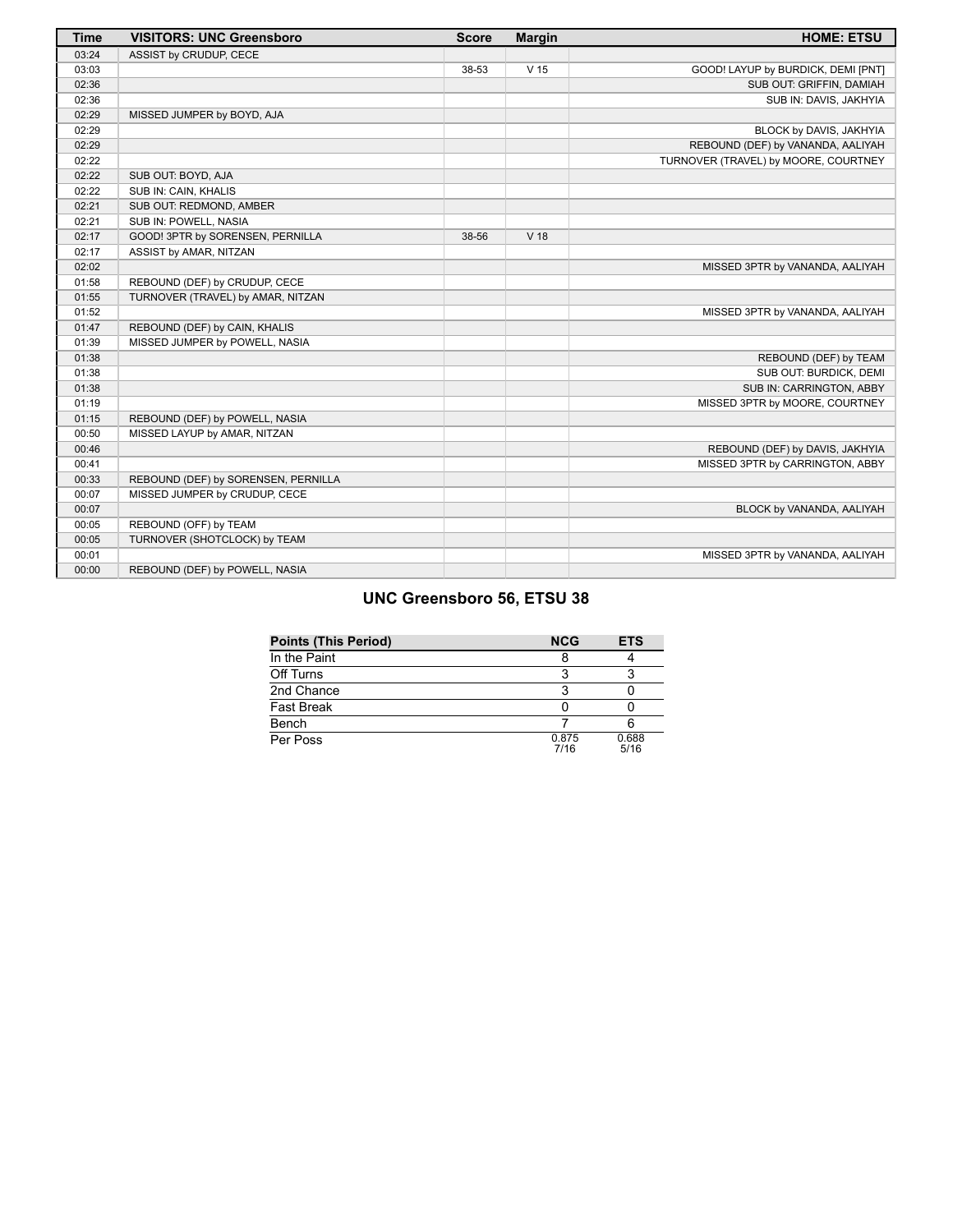# **Official Scoring/Possession Reference Chart UNC Greensboro vs ETSU Period 1 January 20, 2022 at Brooks Gym - Johnson City**



**Period 1**

# **Starters:**

**UNC Greensboro**: 12 CRUDUP,CECE (G); 14 BOYD,AJA (F); 15 CAIN,KHALIS (F); 21 AMAR,NITZAN (G); 22 GRADY,ISYS (G);<br>**ETSU**: 5 CARRINGTON,ABBY (G); 10 MOORE,COURTNEY (G); 21 ADAMS,AMAYA (G); 23 THOMPSON,SARAH (G); 24 DAVIS,JA

| <b>Time</b> | <b>VISITORS: UNC Greensboro</b>   | <b>Score</b> | <b>Margin</b>  | <b>HOME: ETSU</b>                    |
|-------------|-----------------------------------|--------------|----------------|--------------------------------------|
| 08:13       |                                   | $2 - 0$      | H <sub>2</sub> | GOOD! LAYUP by DAVIS, JAKHYIA [FB]   |
| 07:52       |                                   | $4-0$        | H4             | GOOD! JUMPER by THOMPSON, SARAH [FB] |
| 05:55       | GOOD! LAYUP by BOYD, AJA          | $4 - 2$      | H <sub>2</sub> |                                      |
| 05:17       | GOOD! LAYUP by CRUDUP, CECE [PNT] | $4 - 4$      |                |                                      |
| 04:47       | GOOD! JUMPER by GRADY, ISYS       | $4-6$        | V <sub>2</sub> |                                      |
| 04:07       | GOOD! 3PTR by SORENSEN, PERNILLA  | $4-9$        | V <sub>5</sub> |                                      |
| 01:08       |                                   | $6-9$        | $V_3$          | GOOD! JUMPER by GRIFFIN, DAMIAH      |

**UNC Greensboro 9, ETSU 6**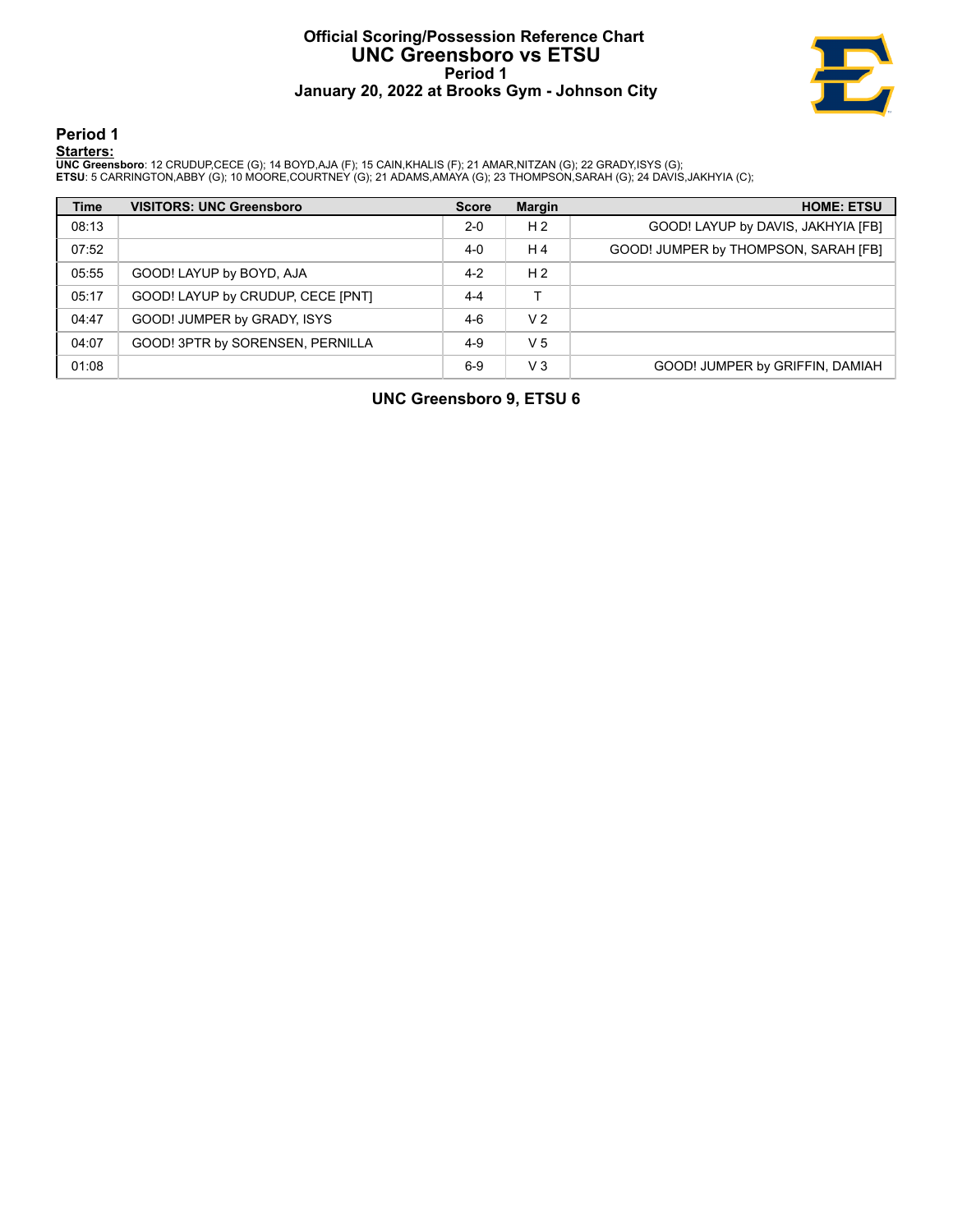# **Official Scoring/Possession Reference Chart UNC Greensboro vs ETSU Period 2 January 20, 2022 at Brooks Gym - Johnson City**



# **Period 2**

# **Starters:**

**UNC Greensboro**: 12 CRUDUP,CECE (G); 14 BOYD,AJA (F); 15 CAIN,KHALIS (F); 21 AMAR,NITZAN (G); 22 GRADY,ISYS (G);<br>**ETSU**: 5 CARRINGTON,ABBY (G); 10 MOORE,COURTNEY (G); 21 ADAMS,AMAYA (G); 23 THOMPSON,SARAH (G); 24 DAVIS,JA

| <b>Time</b> | <b>VISITORS: UNC Greensboro</b>     | <b>Score</b> | <b>Margin</b>  | <b>HOME: ETSU</b>                   |
|-------------|-------------------------------------|--------------|----------------|-------------------------------------|
| 09:45       |                                     | $9 - 9$      |                | GOOD! 3PTR by GRIFFIN, DAMIAH       |
| 09:07       | GOOD! LAYUP by BOYD, AJA [PNT]      | $9 - 11$     | V <sub>2</sub> |                                     |
| 08:38       | GOOD! FT by CAIN, KHALIS            | $9 - 12$     | V <sub>3</sub> |                                     |
| 08:38       | GOOD! FT by CAIN, KHALIS            | $9 - 13$     | V <sub>4</sub> |                                     |
| 07:44       | GOOD! LAYUP by CAIN, KHALIS [PNT]   | $9 - 15$     | $V_6$          |                                     |
| 07:31       |                                     | $12 - 15$    | V <sub>3</sub> | GOOD! 3PTR by MOORE, COURTNEY       |
| 06:58       | GOOD! LAYUP by CAIN, KHALIS         | $12 - 17$    | V <sub>5</sub> |                                     |
| 05:51       | GOOD! LAYUP by POWELL, NASIA        | $12 - 19$    | V <sub>7</sub> |                                     |
| 05:23       | GOOD! FT by CAIN, KHALIS            | $12 - 20$    | V8             |                                     |
| 04:57       |                                     | $14 - 20$    | $V_6$          | GOOD! LAYUP by HOOKS, CARLY         |
| 03:10       |                                     | 16-20        | V <sub>4</sub> | GOOD! JUMPER by BURDICK, DEMI       |
| 02:32       | GOOD! JUMPER by GRADY, ISYS         | $16 - 22$    | $V_6$          |                                     |
| 02:06       |                                     | 18-22        | V <sub>4</sub> | GOOD! JUMPER by BURDICK, DEMI [PNT] |
| 01:02       |                                     | 20-22        | V <sub>2</sub> | GOOD! LAYUP by BURDICK, DEMI        |
| 00:52       | GOOD! LAYUP by BOYD, AJA [PNT]      | $20 - 24$    | V <sub>4</sub> |                                     |
| 00:37       |                                     | $22 - 24$    | V <sub>2</sub> | GOOD! LAYUP by BURDICK, DEMI        |
| 00:12       | GOOD! LAYUP by REDMOND, AMBER [PNT] | 22-26        | V <sub>4</sub> |                                     |
| 00:03       |                                     | 25-26        | V <sub>1</sub> | GOOD! 3PTR by BURDICK, DEMI         |

**UNC Greensboro 26, ETSU 25**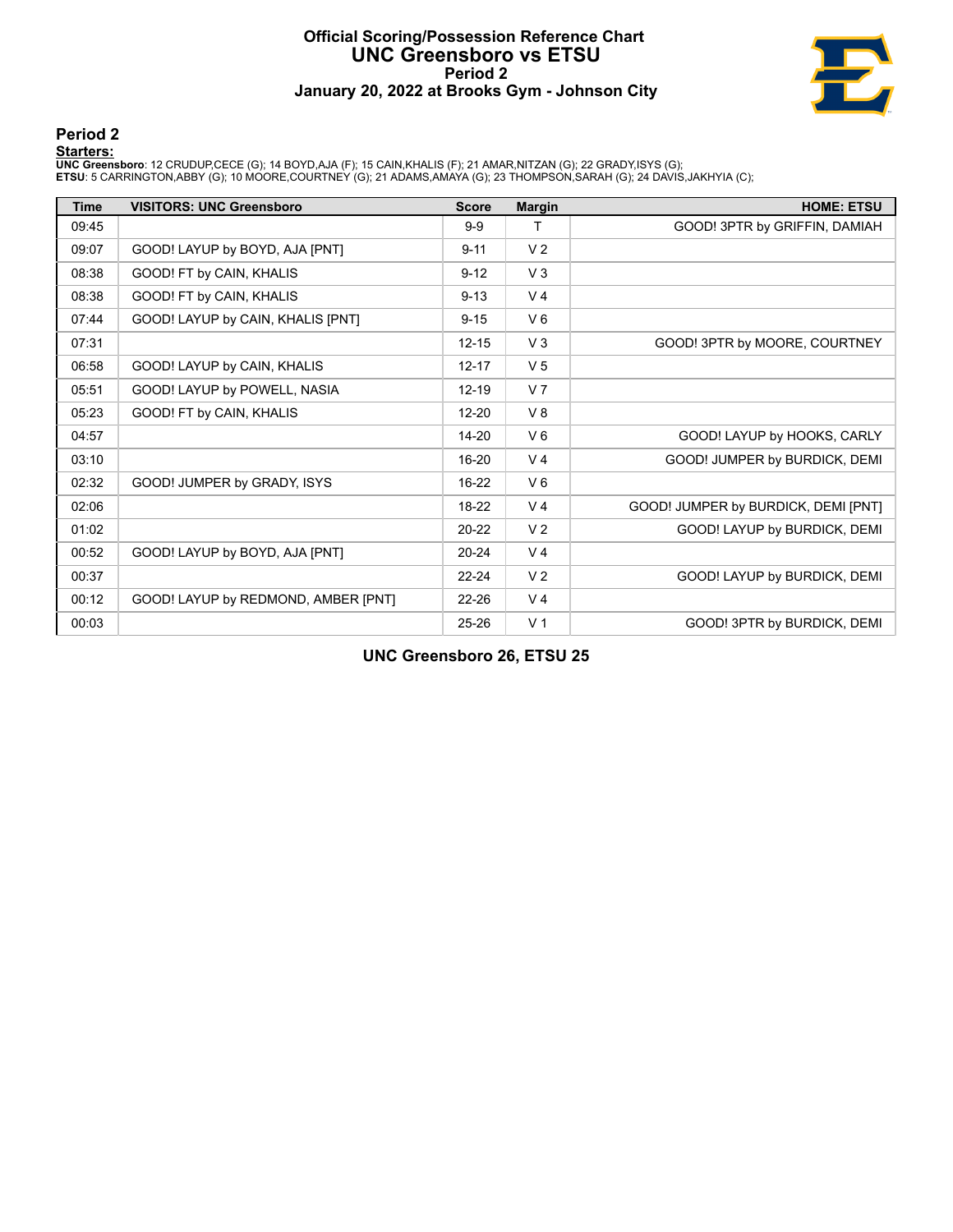# **Official Scoring/Possession Reference Chart UNC Greensboro vs ETSU Period 3 January 20, 2022 at Brooks Gym - Johnson City**



**Period 3**

# **Starters:**

**UNC Greensboro**: 12 CRUDUP,CECE (G); 14 BOYD,AJA (F); 15 CAIN,KHALIS (F); 21 AMAR,NITZAN (G); 22 GRADY,ISYS (G);<br>**ETSU**: 5 CARRINGTON,ABBY (G); 10 MOORE,COURTNEY (G); 21 ADAMS,AMAYA (G); 23 THOMPSON,SARAH (G); 24 DAVIS,JA

| <b>Time</b> | <b>VISITORS: UNC Greensboro</b>  | <b>Score</b> | <b>Margin</b>   | <b>HOME: ETSU</b>            |
|-------------|----------------------------------|--------------|-----------------|------------------------------|
| 09:25       | GOOD! LAYUP by BOYD, AJA         | $25 - 28$    | V3              |                              |
| 08:18       | GOOD! LAYUP by BOYD, AJA         | 25-30        | V <sub>5</sub>  |                              |
| 07:47       | GOOD! LAYUP by CAIN, KHALIS      | 25-32        | V <sub>7</sub>  |                              |
| 06:40       |                                  | 27-32        | V <sub>5</sub>  | GOOD! LAYUP by BURDICK, DEMI |
| 03:52       | GOOD! JUMPER by CRUDUP, CECE     | 27-34        | V <sub>7</sub>  |                              |
| 02:56       | GOOD! LAYUP by GRADY, ISYS [PNT] | 27-36        | V <sub>9</sub>  |                              |
| 02:32       | GOOD! FT by CRUDUP, CECE         | 27-37        | $V$ 10          |                              |
| 01:13       | GOOD! JUMPER by POWELL, NASIA    | 27-39        | V <sub>12</sub> |                              |
| 00:00       | GOOD! 3PTR by AMAR, NITZAN       | $27-42$      | V <sub>15</sub> |                              |

**UNC Greensboro 42, ETSU 27**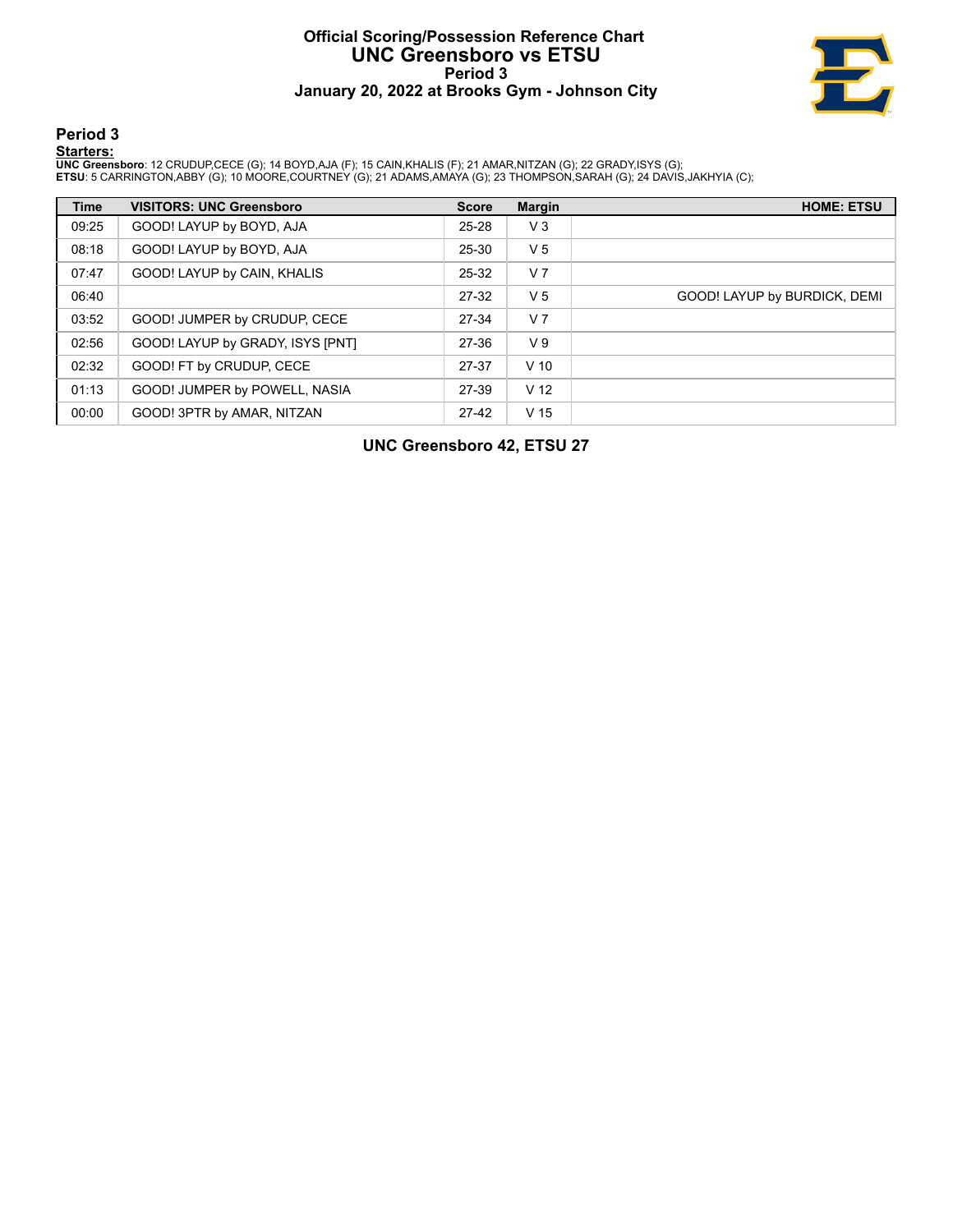# **Official Scoring/Possession Reference Chart UNC Greensboro vs ETSU Period 4 January 20, 2022 at Brooks Gym - Johnson City**



**Period 4**

# **Starters:**

**UNC Greensboro**: 12 CRUDUP,CECE (G); 14 BOYD,AJA (F); 15 CAIN,KHALIS (F); 21 AMAR,NITZAN (G); 22 GRADY,ISYS (G);<br>**ETSU**: 5 CARRINGTON,ABBY (G); 10 MOORE,COURTNEY (G); 21 ADAMS,AMAYA (G); 23 THOMPSON,SARAH (G); 24 DAVIS,JA

| Time  | <b>VISITORS: UNC Greensboro</b>    | <b>Score</b> | <b>Margin</b>   | <b>HOME: ETSU</b>                  |
|-------|------------------------------------|--------------|-----------------|------------------------------------|
| 09:46 |                                    | 29-42        | V <sub>13</sub> | GOOD! JUMPER by HOOKS, CARLY [PNT] |
| 09:22 | GOOD! LAYUP by POWELL, NASIA [PNT] | 29-44        | V <sub>15</sub> |                                    |
| 08:09 |                                    | $31 - 44$    | V <sub>13</sub> | GOOD! JUMPER by THOMPSON, SARAH    |
| 07:40 | GOOD! LAYUP by POWELL, NASIA [PNT] | $31 - 46$    | V <sub>15</sub> |                                    |
| 07:14 | GOOD! JUMPER by GRADY, ISYS        | $31 - 48$    | V <sub>17</sub> |                                    |
| 06:06 | GOOD! FT by CAIN, KHALIS           | $31 - 49$    | V <sub>18</sub> |                                    |
| 05:56 |                                    | 33-49        | V <sub>16</sub> | GOOD! JUMPER by BURDICK, DEMI      |
| 05:15 | GOOD! JUMPER by GRADY, ISYS [PNT]  | $33 - 51$    | V <sub>18</sub> |                                    |
| 04:16 |                                    | 36-51        | V <sub>15</sub> | GOOD! 3PTR by MOORE, COURTNEY      |
| 03:24 | GOOD! JUMPER by BOYD, AJA [PNT]    | 36-53        | V <sub>17</sub> |                                    |
| 03:03 |                                    | 38-53        | V <sub>15</sub> | GOOD! LAYUP by BURDICK, DEMI [PNT] |
| 02:17 | GOOD! 3PTR by SORENSEN, PERNILLA   | 38-56        | V <sub>18</sub> |                                    |

**UNC Greensboro 56, ETSU 38**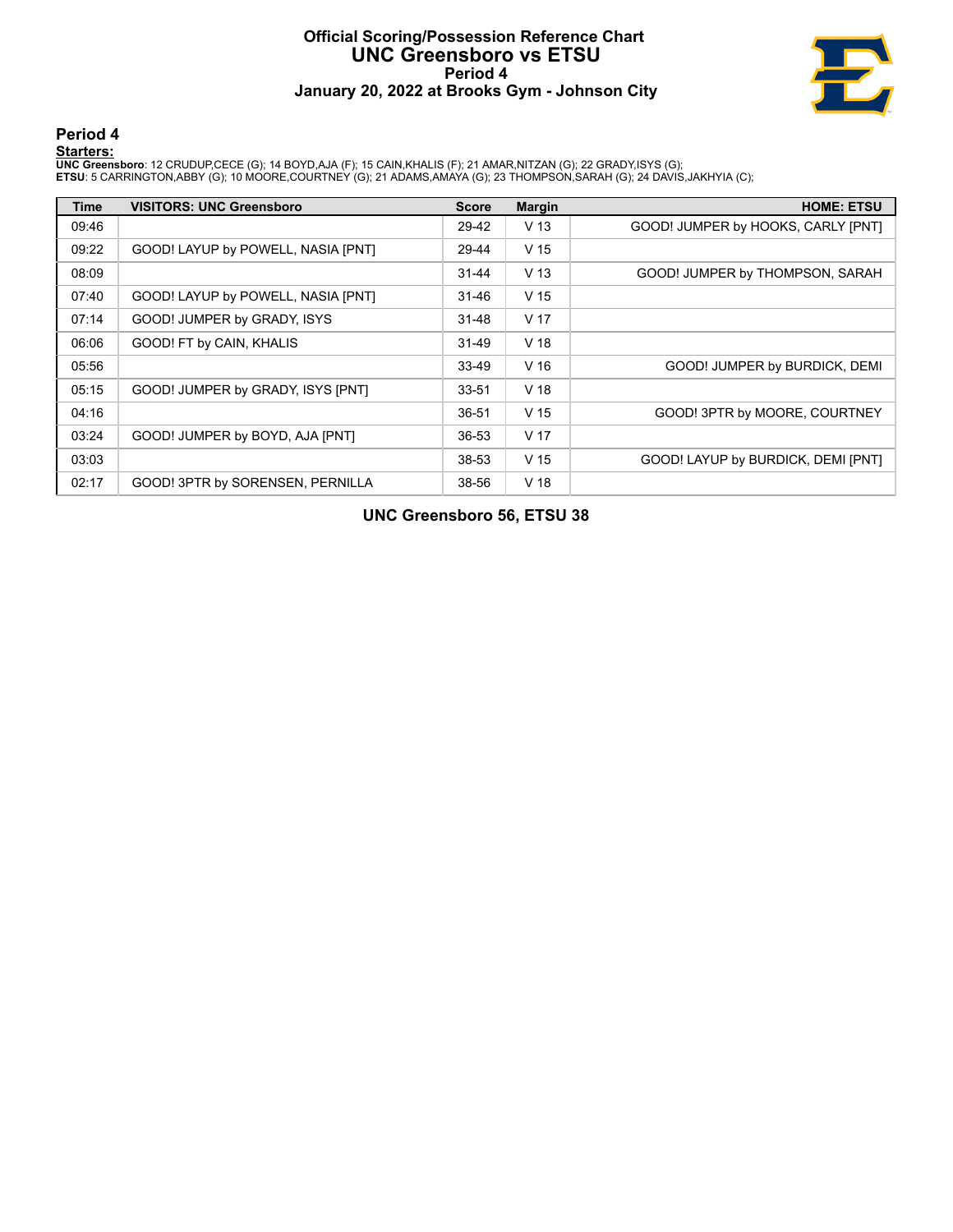# E

# **Official Substitutions Log UNC Greensboro vs ETSU Period 1 January 20, 2022 at Brooks Gym - Johnson City**

| <b>VISITORS: UNC Greensboro</b> | <b>Time</b> | <b>Score</b>             | <b>HOME: ETSU</b>         |
|---------------------------------|-------------|--------------------------|---------------------------|
| 12 CRUDUP.CECE                  |             |                          | 5 CARRINGTON, ABBY        |
| 14 BOYD, AJA                    |             |                          | 10 MOORE, COURTNEY        |
| 15 CAIN, KHALIS                 |             |                          | 21 ADAMS, AMAYA           |
| 21 AMAR, NITZAN                 |             |                          | 23 THOMPSON, SARAH        |
| 22 GRADY, ISYS                  |             |                          | 24 DAVIS, JAKHYIA         |
|                                 | 08:53       | $\overline{\phantom{a}}$ | SUB OUT: CARRINGTON, ABBY |
|                                 | 08:53       |                          | SUB IN: BURDICK, DEMI     |
|                                 | 06:33       | $0 - 4$                  | SUB OUT: BURDICK, DEMI    |
|                                 | 06:33       |                          | SUB IN: CARRINGTON, ABBY  |
|                                 | 05:55       | $2 - 4$                  | SUB OUT: ADAMS, AMAYA     |
|                                 | 05:55       |                          | SUB IN: HOOKS, CARLY      |
| SUB OUT: 14 BOYD, AJA           | 05:43       | $2 - 4$                  |                           |
| SUB IN: 33 SORENSEN, PERNILLA   | 05:43       |                          |                           |
|                                 | 04:31       | $6 - 4$                  | SUB OUT: CARRINGTON, ABBY |
|                                 | 04:31       |                          | SUB OUT: DAVIS, JAKHYIA   |
|                                 | 04:31       |                          | SUB IN: VANANDA, AALIYAH  |
|                                 | 04:31       |                          | SUB IN: GRIFFIN, DAMIAH   |
| SUB OUT: 15 CAIN, KHALIS        | 03:21       | $9 - 4$                  |                           |
| SUB IN: 14 BOYD, AJA            | 03:21       |                          |                           |
|                                 | 02:39       | $9 - 4$                  | SUB OUT: VANANDA, AALIYAH |
|                                 | 02:39       |                          | SUB IN: ADAMS, AMAYA      |
|                                 | 00:08       | $9-6$                    | SUB OUT: MOORE, COURTNEY  |
|                                 | 00:08       |                          | SUB OUT: THOMPSON, SARAH  |
|                                 | 00:08       |                          | SUB IN: VANANDA, AALIYAH  |
|                                 | 00:08       |                          | SUB IN: DAVIS, JAKHYIA    |
| SUB OUT: 12 CRUDUP, CECE        | 00:08       |                          |                           |
| SUB OUT: 22 GRADY, ISYS         | 00:08       |                          |                           |
| SUB IN: 20 REDMOND, AMBER       | 00:08       |                          |                           |
| SUB IN: 44 HOWARD, NIA          | 00:08       |                          |                           |

**UNC Greensboro 9, ETSU 6**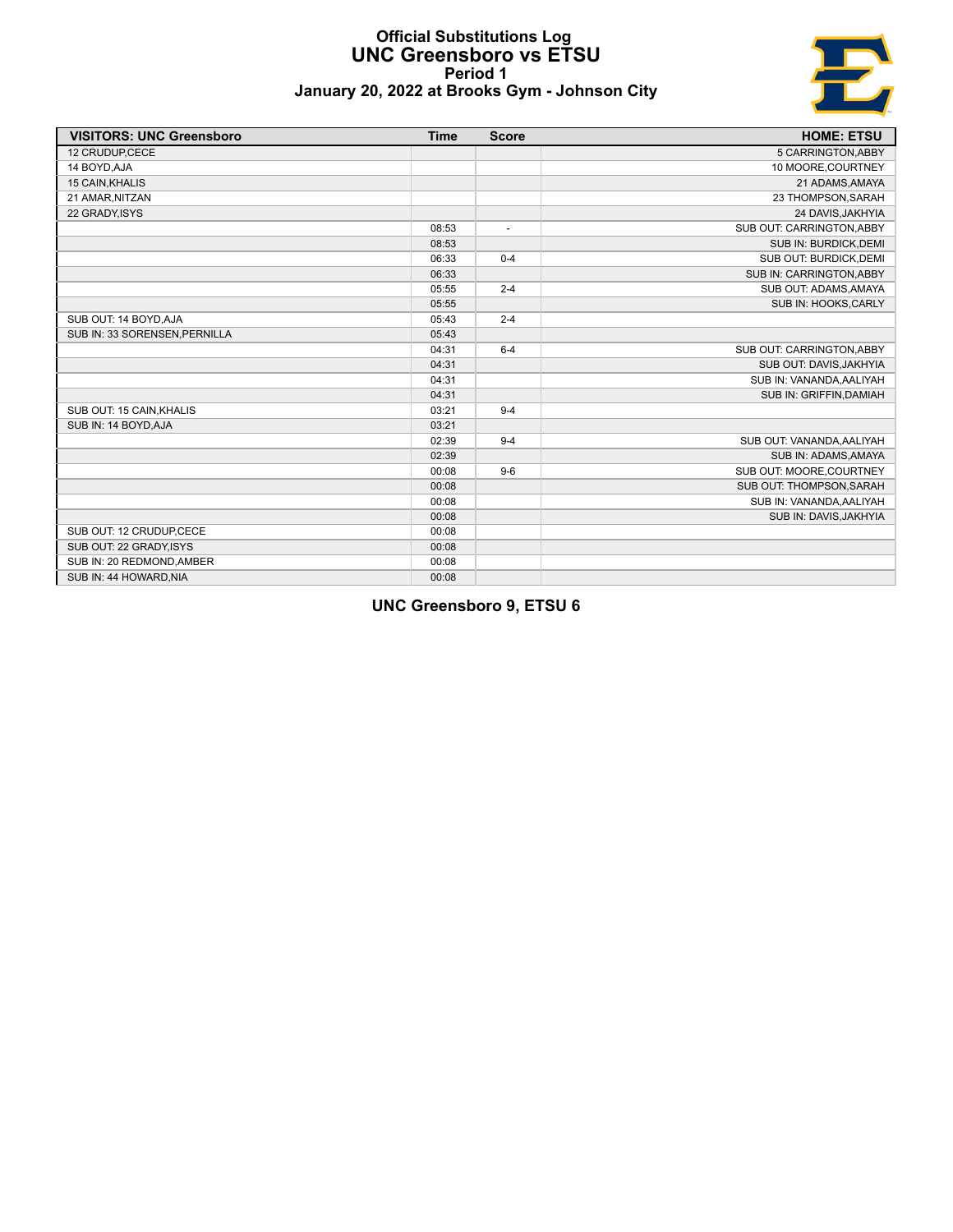# E

# **Official Substitutions Log UNC Greensboro vs ETSU Period 2 January 20, 2022 at Brooks Gym - Johnson City**

| <b>VISITORS: UNC Greensboro</b> | Time  | <b>Score</b>   | <b>HOME: ETSU</b>         |
|---------------------------------|-------|----------------|---------------------------|
| 12 CRUDUP,CECE                  |       |                | 5 CARRINGTON, ABBY        |
| 14 BOYD, AJA                    |       |                | 10 MOORE, COURTNEY        |
| 15 CAIN, KHALIS                 |       |                | 21 ADAMS, AMAYA           |
| 21 AMAR, NITZAN                 |       |                | 23 THOMPSON, SARAH        |
| 22 GRADY, ISYS                  |       |                | 24 DAVIS, JAKHYIA         |
|                                 | 10:00 | $\overline{a}$ | SUB OUT: ADAMS, AMAYA     |
|                                 | 10:00 |                | SUB IN: THOMPSON, SARAH   |
| SUB OUT: 21 AMAR, NITZAN        | 10:00 |                |                           |
| SUB OUT: 33 SORENSEN, PERNILLA  | 10:00 |                |                           |
| SUB IN: 3 POWELL, NASIA         | 10:00 |                |                           |
| SUB IN: 15 CAIN, KHALIS         | 10:00 |                |                           |
|                                 | 08:38 | $11-9$         | SUB OUT: HOOKS, CARLY     |
|                                 | 08:38 |                | SUB IN: MOORE, COURTNEY   |
| SUB OUT: 14 BOYD, AJA           | 08:38 |                |                           |
| SUB IN: 22 GRADY, ISYS          | 08:38 |                |                           |
| SUB OUT: 20 REDMOND, AMBER      | 07:05 | $15 - 12$      |                           |
| SUB IN: 12 CRUDUP.CECE          | 07:05 |                |                           |
|                                 | 07:05 |                | SUB OUT: GRIFFIN, DAMIAH  |
|                                 | 07:05 |                | SUB IN: ADAMS, AMAYA      |
|                                 | 06:58 | $17 - 12$      | SUB OUT: MOORE, COURTNEY  |
|                                 | 06:58 |                | SUB IN: HOOKS, CARLY      |
| SUB OUT: 44 HOWARD, NIA         | 05:26 | 19-12          |                           |
| SUB IN: 33 SORENSEN, PERNILLA   | 05:26 |                |                           |
|                                 | 05:23 | 19-12          | SUB OUT: THOMPSON, SARAH  |
|                                 | 05:23 |                | SUB OUT: DAVIS, JAKHYIA   |
|                                 | 05:23 |                | SUB IN: MOORE, COURTNEY   |
|                                 | 05:23 |                | SUB IN: BURDICK, DEMI     |
|                                 | 05:23 |                | SUB OUT: ADAMS, AMAYA     |
|                                 | 05:23 |                | SUB IN: GRIFFIN, DAMIAH   |
| SUB OUT: 3 POWELL, NASIA        | 05:23 |                |                           |
| SUB OUT: 22 GRADY, ISYS         | 05:23 |                |                           |
| SUB OUT: 44 HOWARD, NIA         | 05:23 |                |                           |
| SUB IN: 14 BOYD, AJA            | 05:23 |                |                           |
| SUB IN: 21 AMAR, NITZAN         | 05:23 |                |                           |
| SUB IN: 33 SORENSEN, PERNILLA   | 05:23 |                |                           |
| SUB OUT: 14 BOYD, AJA           | 04:26 | $20 - 14$      |                           |
| SUB IN: 22 GRADY, ISYS          | 04:26 |                |                           |
|                                 | 02:51 | $20 - 16$      | SUB OUT: MOORE, COURTNEY  |
|                                 | 02:51 |                | SUB IN: THOMPSON, SARAH   |
| SUB OUT: 15 CAIN, KHALIS        | 02:51 |                |                           |
| SUB IN: 20 REDMOND, AMBER       | 02:51 |                |                           |
|                                 | 01:33 | $22 - 18$      | SUB OUT: VANANDA, AALIYAH |
|                                 | 01:33 |                | SUB OUT: THOMPSON, SARAH  |
|                                 | 01:33 |                | SUB IN: MOORE, COURTNEY   |
|                                 | 01:33 |                | SUB IN: ADAMS, AMAYA      |
| SUB OUT: 21 AMAR, NITZAN        | 01:33 |                |                           |
| SUB OUT: 33 SORENSEN, PERNILLA  | 01:33 |                |                           |
| SUB IN: 3 POWELL, NASIA         | 01:33 |                |                           |
| SUB IN: 14 BOYD, AJA            | 01:33 |                |                           |

**UNC Greensboro 26, ETSU 25**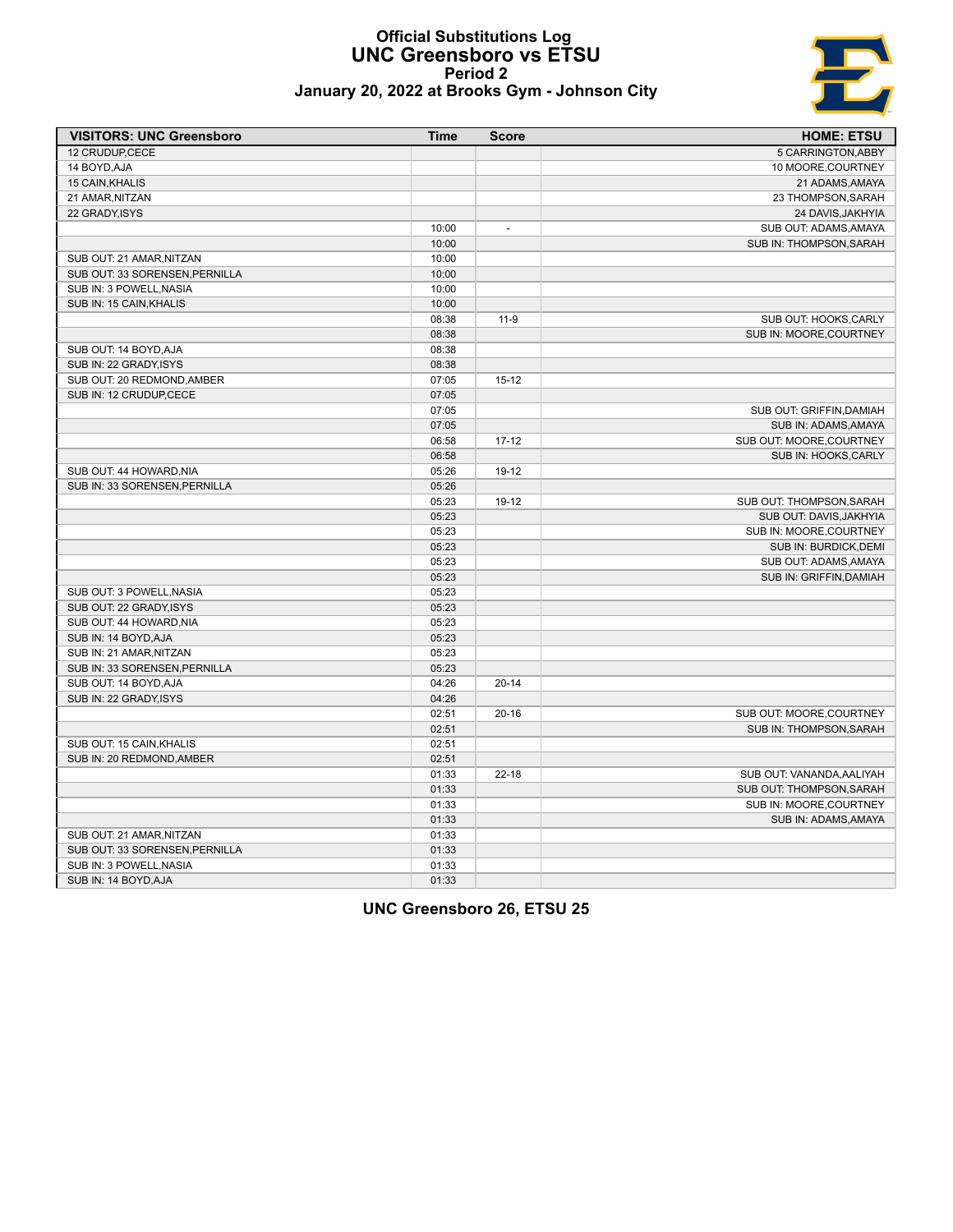# **Official Substitutions Log UNC Greensboro vs ETSU Period 3 January 20, 2022 at Brooks Gym - Johnson City**



| <b>VISITORS: UNC Greensboro</b> | <b>Time</b> | <b>Score</b> | <b>HOME: ETSU</b>         |
|---------------------------------|-------------|--------------|---------------------------|
| 12 CRUDUP, CECE                 |             |              | 5 CARRINGTON, ABBY        |
| 14 BOYD, AJA                    |             |              | 10 MOORE, COURTNEY        |
| <b>15 CAIN, KHALIS</b>          |             |              | 21 ADAMS, AMAYA           |
| 21 AMAR, NITZAN                 |             |              | 23 THOMPSON, SARAH        |
| 22 GRADY, ISYS                  |             |              | 24 DAVIS, JAKHYIA         |
|                                 | 10:00       |              | SUB OUT: HOOKS, CARLY     |
|                                 | 10:00       |              | SUB OUT: BURDICK, DEMI    |
|                                 | 10:00       |              | SUB OUT: GRIFFIN, DAMIAH  |
|                                 | 10:00       |              | SUB IN: CARRINGTON, ABBY  |
|                                 | 10:00       |              | SUB IN: THOMPSON, SARAH   |
|                                 | 10:00       |              | SUB IN: DAVIS, JAKHYIA    |
| SUB OUT: 3 POWELL, NASIA        | 10:00       |              |                           |
| SUB OUT: 20 REDMOND, AMBER      | 10:00       |              |                           |
| SUB IN: 15 CAIN, KHALIS         | 10:00       |              |                           |
| SUB IN: 21 AMAR, NITZAN         | 10:00       |              |                           |
|                                 | 08:40       | 28-25        | SUB OUT: CARRINGTON, ABBY |
|                                 | 08:40       |              | SUB IN: GRIFFIN, DAMIAH   |
|                                 | 08:07       | $30 - 25$    | SUB OUT: ADAMS, AMAYA     |
|                                 | 08:07       |              | SUB IN: VANANDA, AALIYAH  |
|                                 | 06:56       | 32-25        | SUB OUT: DAVIS, JAKHYIA   |
|                                 | 06:56       |              | SUB IN: BURDICK, DEMI     |
| SUB OUT: 14 BOYD, AJA           | 05:52       | 32-27        |                           |
| SUB IN: 33 SORENSEN, PERNILLA   | 05:52       |              |                           |
| SUB OUT: 22 GRADY, ISYS         | 04:38       | $32 - 27$    |                           |
| SUB IN: 44 HOWARD, NIA          | 04:38       |              |                           |
|                                 | 03:26       | 34-27        | SUB OUT: BURDICK, DEMI    |
|                                 | 03:26       |              | SUB IN: DAVIS, JAKHYIA    |
| SUB OUT: 15 CAIN, KHALIS        | 03:26       |              |                           |
| SUB OUT: 33 SORENSEN, PERNILLA  | 03:26       |              |                           |
| SUB IN: 14 BOYD, AJA            | 03:26       |              |                           |
| SUB IN: 22 GRADY, ISYS          | 03:26       |              |                           |
|                                 | 02:32       | 36-27        | SUB OUT: THOMPSON, SARAH  |
|                                 | 02:32       |              | SUB IN: HOOKS, CARLY      |
| SUB OUT: 44 HOWARD, NIA         | 02:32       |              |                           |
| SUB IN: 3 POWELL, NASIA         | 02:32       |              |                           |
| SUB OUT: 12 CRUDUP, CECE        | 02:32       |              |                           |
| SUB IN: 20 REDMOND, AMBER       | 02:32       |              |                           |
| SUB OUT: 20 REDMOND, AMBER      | 00:22       | 39-27        |                           |
| SUB IN: 44 HOWARD, NIA          | 00:22       |              |                           |
| SUB IN: 15 CAIN, KHALIS         | 00:12       | 39-27        |                           |
| SUB OUT: 14 BOYD, AJA           | 00:12       |              |                           |

**UNC Greensboro 42, ETSU 27**